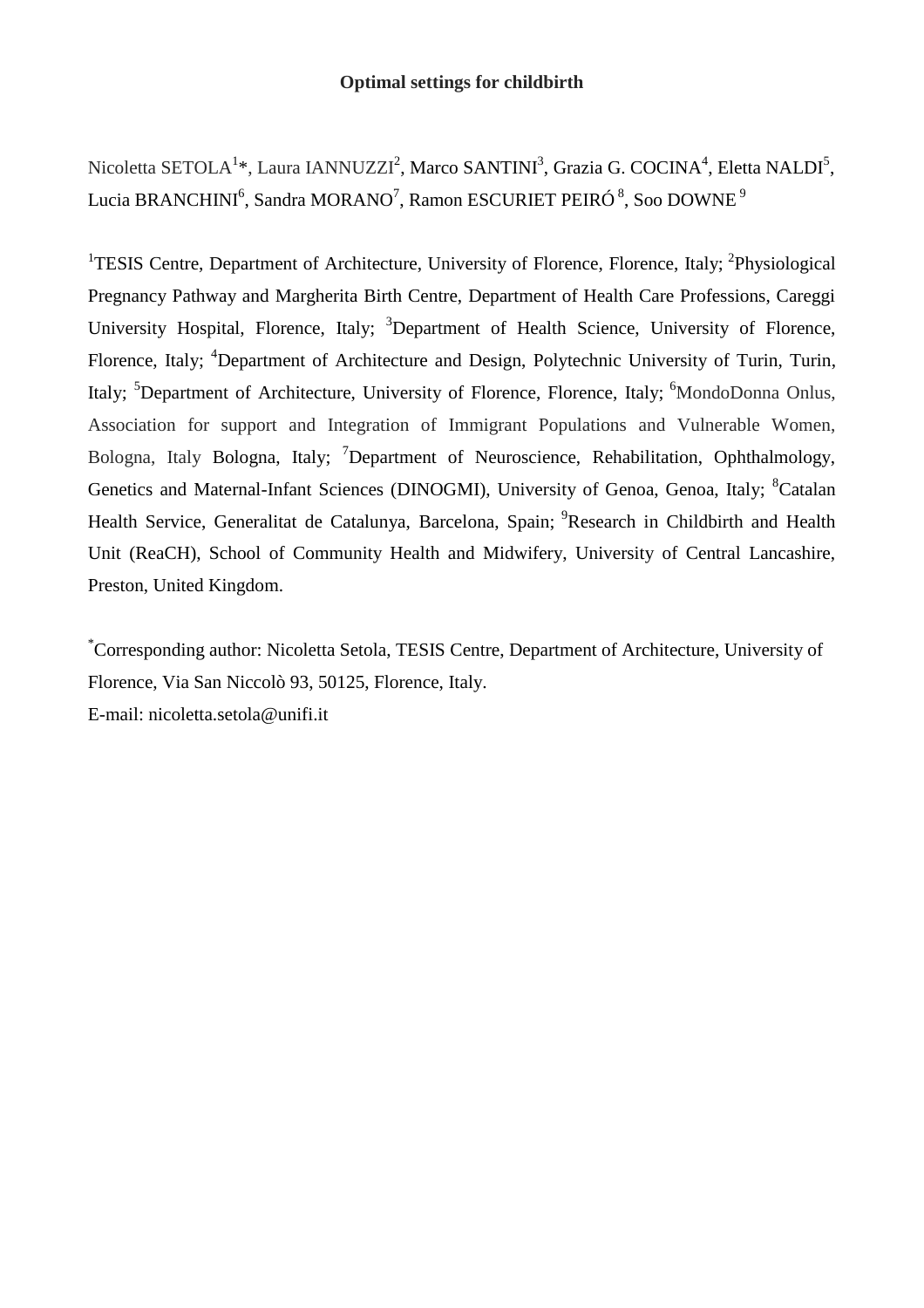## **ABSTRACT**

BACKGROUNDː Many studies highlight how health is influenced by the settings in which people live, work, and receive health care. In particular, the setting in which childbirth takes place is highly influential. The physiological processes of women's labour and birth are enhanced in optimal ('salutogenic', or health promoting) environments. Settings can also make a difference in the way maternity staff practice. This paper focuses on how positive examples of Italian birth places incorporate principles of healthy settings.

METHODSː The 'Margherita' Birth Centre in Florence and the Maternity Home 'Il Nido' in Bologna were purposively selected as cases where the physical-environmental setting seemed to reflect an embedded model of care that promotes health in the context of childbirth. Narrative accounts of the project design were collected from lead professional and direct inspections performed to elicit the key salutogenic components of the physical layout. Comparisons between cases with a standard hospital labour ward layout were performed.

RESULTSː Cross-case similarities emerged. The physical characteristics mostly related to optimal settings were a result of collaborative design decisions with stakeholders and users, and the resulting local intention to maximise safe physiological birth, psychosocial wellbeing, facilitate movement and relaxation, prioritise space for privacy, intimacy, and favour human contact and relationships.

CONCLUSIONSː The key elements identified in this paper have the potential to inform further investigations for the design or renovation of all birth places (including hospitals) in order to optimise the salutogenic component of any setting in any country.

Key words: Birthing centres, health facility environment, salutogenesis, midwifery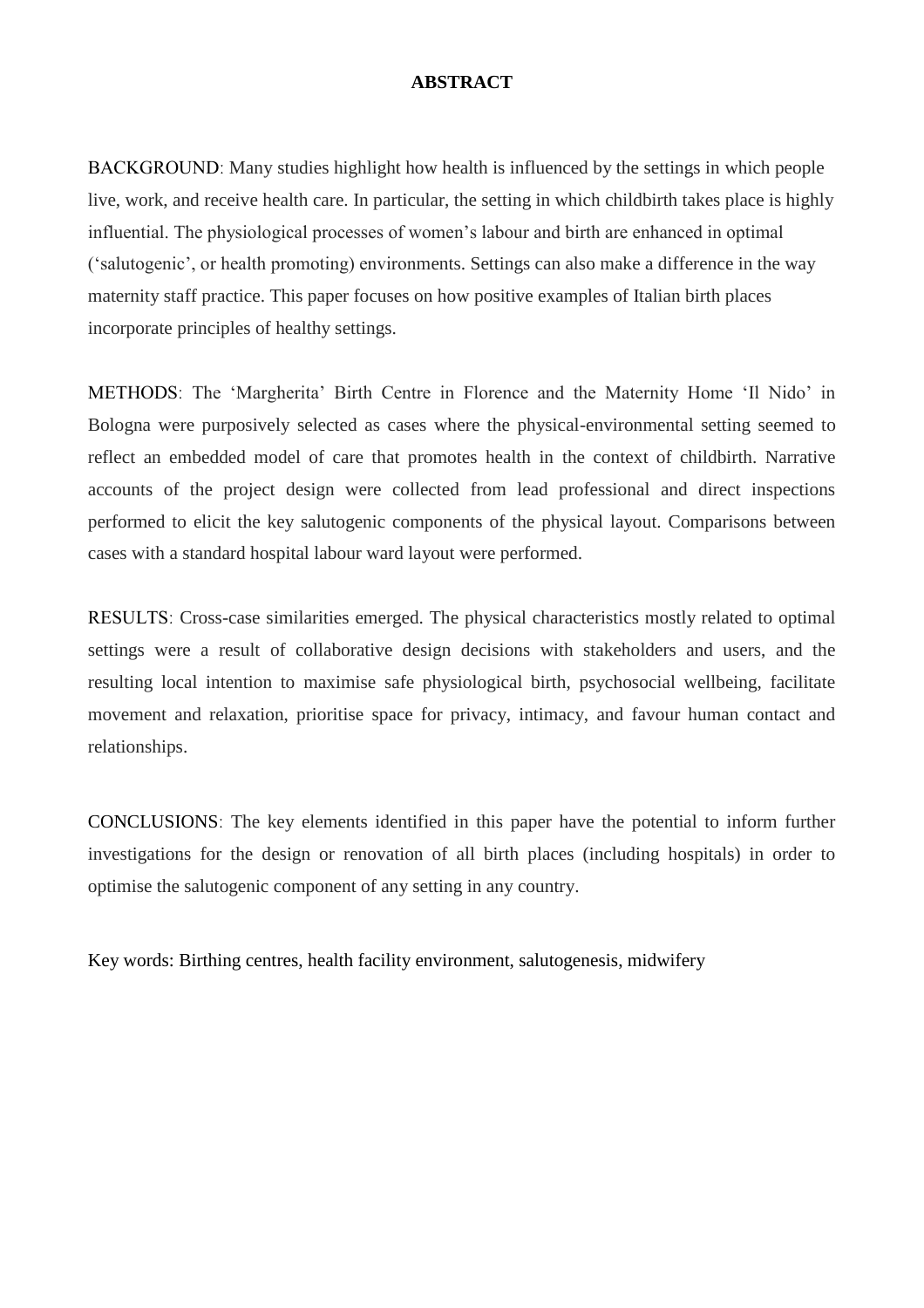#### **TEXT**

### **Introduction**

### *The concept of healthy settings*

It is widely recognized that health is influenced by settings at different levels, from the public spaces in the city to the room where we work and live. Buildings themselves are a means to support health. This concept is the basis of specific research area of interest identified as *healthy buildings* or *health promoting building*, which then led to the development of the concepts of *healthy school*, *healthy workplaces, healthy hospitals*<sup>1</sup> .

The beginning of the  $20<sup>th</sup>$  century was characterized by the awareness of the multiple negative consequences for health related to the poor conditions of many living spaces. The need to enhance the possibility for people to enjoy natural light, clean air, sun and adequate ventilation in the living space represented a key driver for the building design of healthier residential areas. Gehl et al.<sup>2</sup> talk about the "physiological and functional aspects" of space, indicating the physiological wellbeing of the users to be a main theme of interest. Furthermore, the concept of health stated by the World Health Organization  $(WHO)^3$  marked the need for including social and mental wellbeing as part of the concept of individuals' health.

The interconnection between physical, emotional and social wellbeing is apparent in the context of health care spaces (e.g. hospital, clinics, community centres). Several architectural approaches like biophilia<sup>4</sup>, superarchitecture<sup>5</sup>, salutogenic design<sup>6</sup>, healing architecture<sup>7</sup> stress how the design of a building can support the physical and mental health of users influencing also the healing process. However, a health setting environment is also modifiable by the professionals that work in it. In this sense, staff can influence the wellbeing of the users both directly and indirectly within a setting.

In the light of these considerations, the term 'setting' should be used in its broader sense, that includes both the physical and the organizational-relational aspects of a space. WHO defines the setting for health as "the place or social context in which people engage in daily activities in which environmental, organizational, and personal factors interact to affect health and wellbeing" <sup>8</sup>. This suggests that an analysis of, and investment in, the setting of physical and organizational spaces is needed<sup>9</sup>.

### *Health(y) settings and childbirth*

The physical characteristics of birthplaces can be examined through a salutogenic perspective. Endorsing a salutogenic approach in the designing of health settings means to design in the light of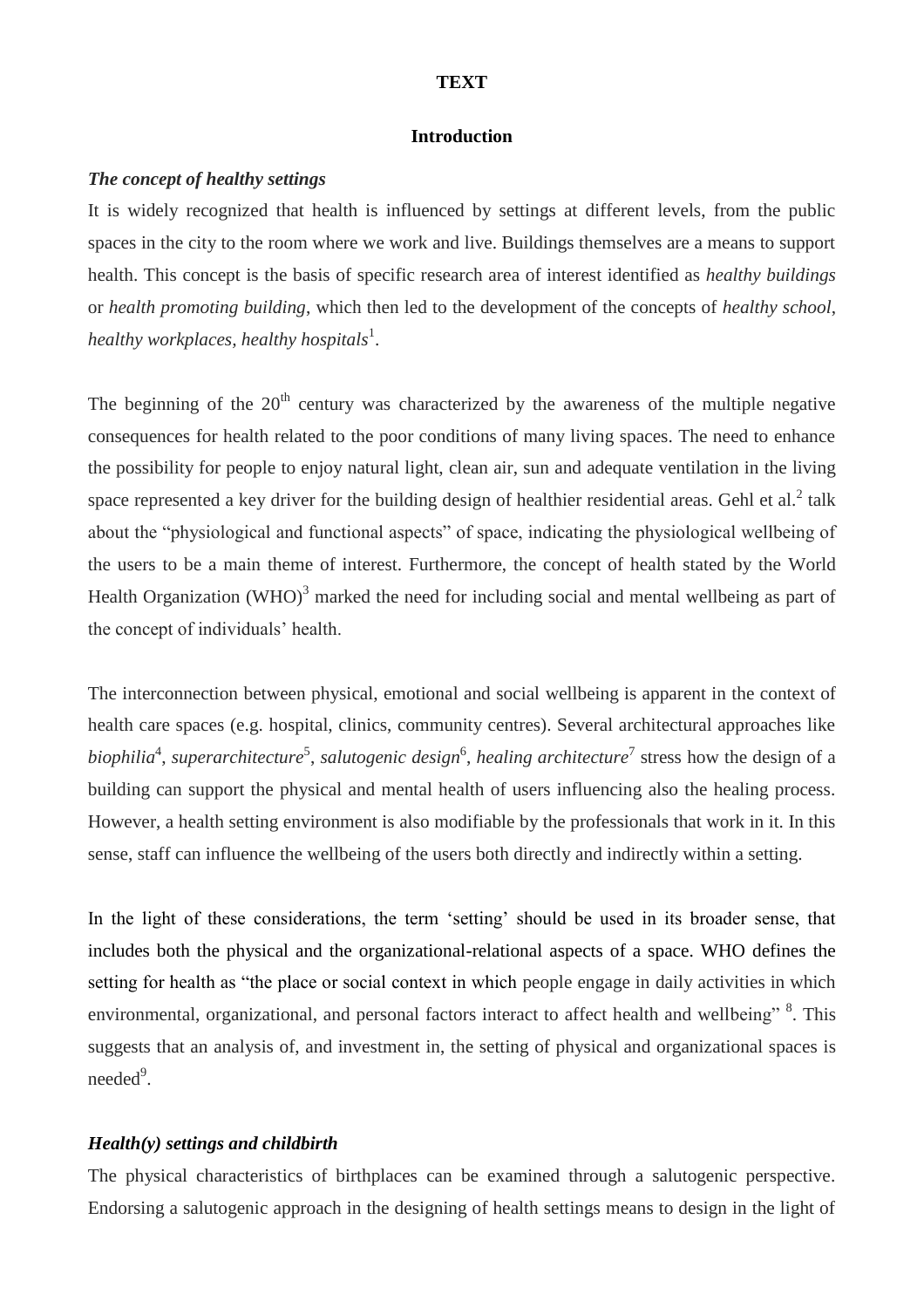the users' social and psychosocial needs, considering their experiences<sup>10</sup>, but also knowing and acknowledging the human body system, the physiology and the senses, as well as the possible longterm health conditions<sup>11</sup>. The key concepts in Antonovsky's salutogenesis theory (*manageability*, *comprehensibility* and *meaningfulness*) have been acknowledged to be relevant also in building terms<sup>6,10,11</sup>. Examples of practical translations of these concepts include the creation of spatial layout and internal features (i.e. use of colours, art, natural materials and connections with nature) that can allow an intuitive wayfinding, promote a sense of belonging to a place, enhance the functionality of a space, staff sense of control, and users' experience of feeling safe $6,10,11$ .

Good quality systematic reviews show that labour and birth tend to need less interventions if women feel safe, if they have room to move around, if they can access pools or baths for pain relief, if there is space for birth companions, and if their care-giver is enabled to be with them, rather than being distracted by the need for constant observation of monitoring machines, and the need for frequent data recording  $12, 13, 14, 15, 16$ .

However, the design of most standard labour wards worldwide prioritises professionals-centred emergency and high-tech related activities with less attention to the creation of a user-centred environment in which the above evidence-based practices can take place. The rationale used for designing hospital labour ward (HLW) is based on criteria included on tools supporting design but also on approaches that became routine practice for a matter of habit or convenience.

Existing guidelines for hospital labour ward design<sup>17, 18, 19, 20</sup> provide indications on the necessary typology and size of the spaces aimed to support the activities of a labour-ward. However, the activities acknowledged, and the subsequent recommendations, mostly related to strictly technicalclinical practices or to safety issues, with no or little consideration of the plethora of all other features impacting on the above-mentioned concept of health. A clear example is offered by the general approach to the design of a labour room in HLW that is centred around the hospital bed (that dominates the space), the medical interventions and related necessary equipment that can be performed around it and the pathways to use in case of emergency. Recommendations concerning the design and building of physical features in the room that can promote and support physiology appear to be almost absent.

The usual location of HLW discloses elements of building design that might be also based on habit. HLWs are mostly located in rectangular buildings which have a bearing structure in pillars, sectorbased spaces, and long corridors with rooms on sides and with no or little access to light in the middle. This layout is based on a functional logic that aims to optimise surfaces, systems connections, transfer movements and costs, leading to the creation of highly repetitive and squared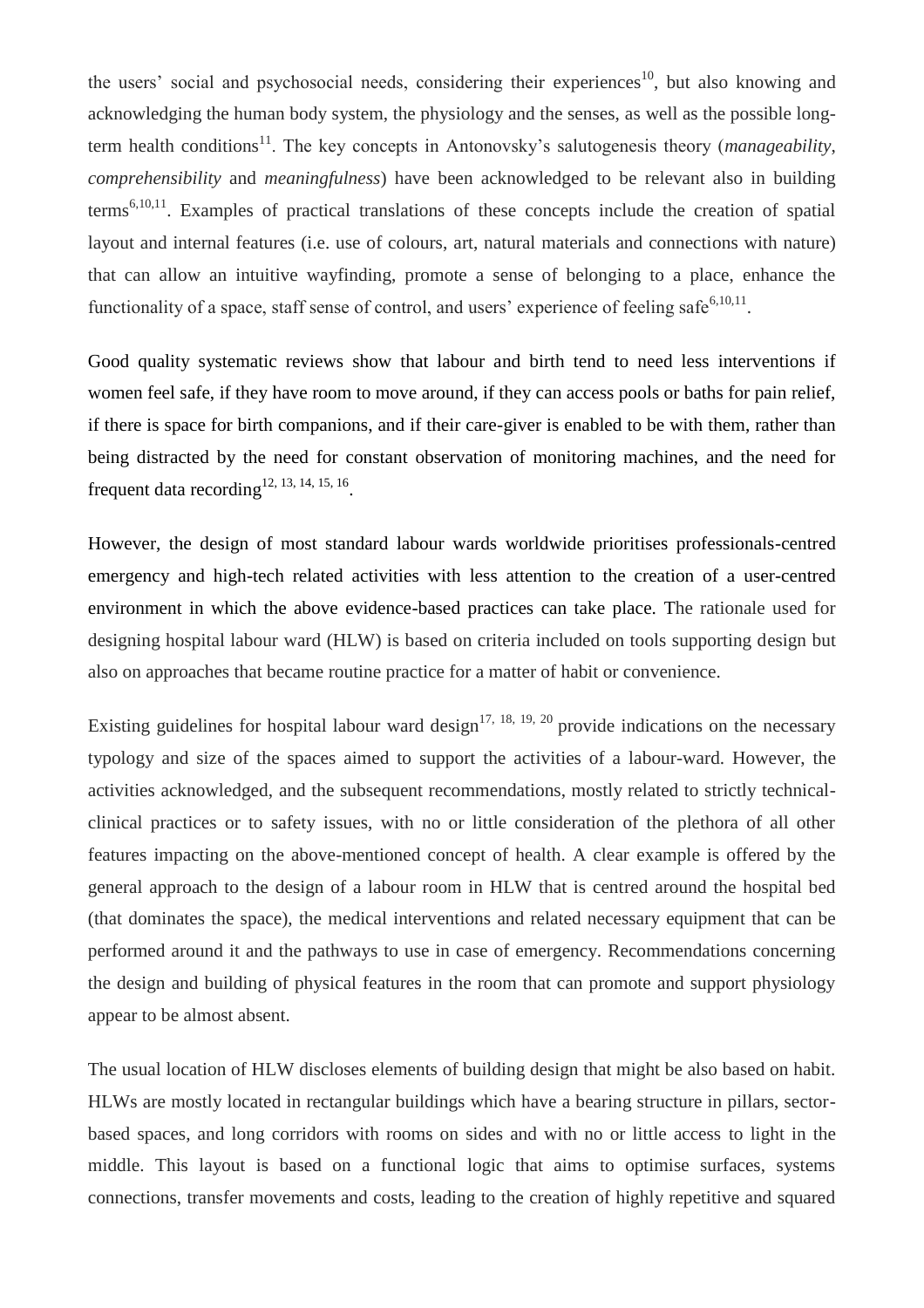spaces. This standard design of current hospital labour wards has started to emerge as suboptimal in terms of staff wellbeing<sup>21</sup> (Fig 1).

# [Insert Fig 1]

New approaches to standard birth environments have, hence, started to be developed in this area<sup>22,</sup>  $23, 24$ . This paper describes and builds on this existing work.

### *Moving and changing birth settings*

Europe has seen a change for what concerns place of births especially from the '60s when there was largescale movement of birth from homes to hospitals. While this had positive effects on the women and babies who really needed hospital-based care, this move led also to a progressive increase in the medicalization of childbirth and associated iatrogenic damage. These include, shortterm and long-term health effects related to the overuse of intrapartum interventions and in particular to the epidemic use of caesarean section at global level<sup>25</sup>, the embedding of industrial models of care connected to large and busy hospital units where women and families are approached as in an assembly-line process, and the loss of the concept of birth as a life-social event and not only as a 'health process' in maternity systems<sup>26</sup>.

The need for change, first and foremost in the mother and babies' interests, led to the paradigm of "humanisation of birth"<sup>27, 28</sup> and all the related initiatives. Particularly since the '80s, the characteristics of hospital spaces began to be perceived as connected to the (over) medicalization of birth, with evidence starting to show how birth settings could impact on women's bodies, feelings, choices, and consequently birth outcomes<sup>29</sup>. Alongside debates on homebirths, women's choices and rights, the push for humanizing birth has driven the design of different birth spaces as factor for transforming care, especially within institutional settings, as they still represent the main birth environment in most countries.

In the Italian context, the implementation of "Homelike maternity centres*"* <sup>30</sup> started in 1984 with the creation of "the natural birth room" in the small remote hospital of Poggibonsi in Tuscany. This room offered for the first time in a hospital an intimate, comfortable and colourful environment with a double bed, pillows and a small pool. In this room the woman could give birth and then stay together with the newborn and family. This model was groundbreaking for the time<sup>31</sup>.

Another turning point for birthplaces in institutional settings occurred in 1999, with the opening of first Italian alongside birth Centre, the 'Alternative Birth Centre' (ABC) of Genoa. The ABC was born from a two-step project: the first one consisting in a review of the current barriers to the support of physiology of childbirth; the second including visit to several Maternity and Midwife-led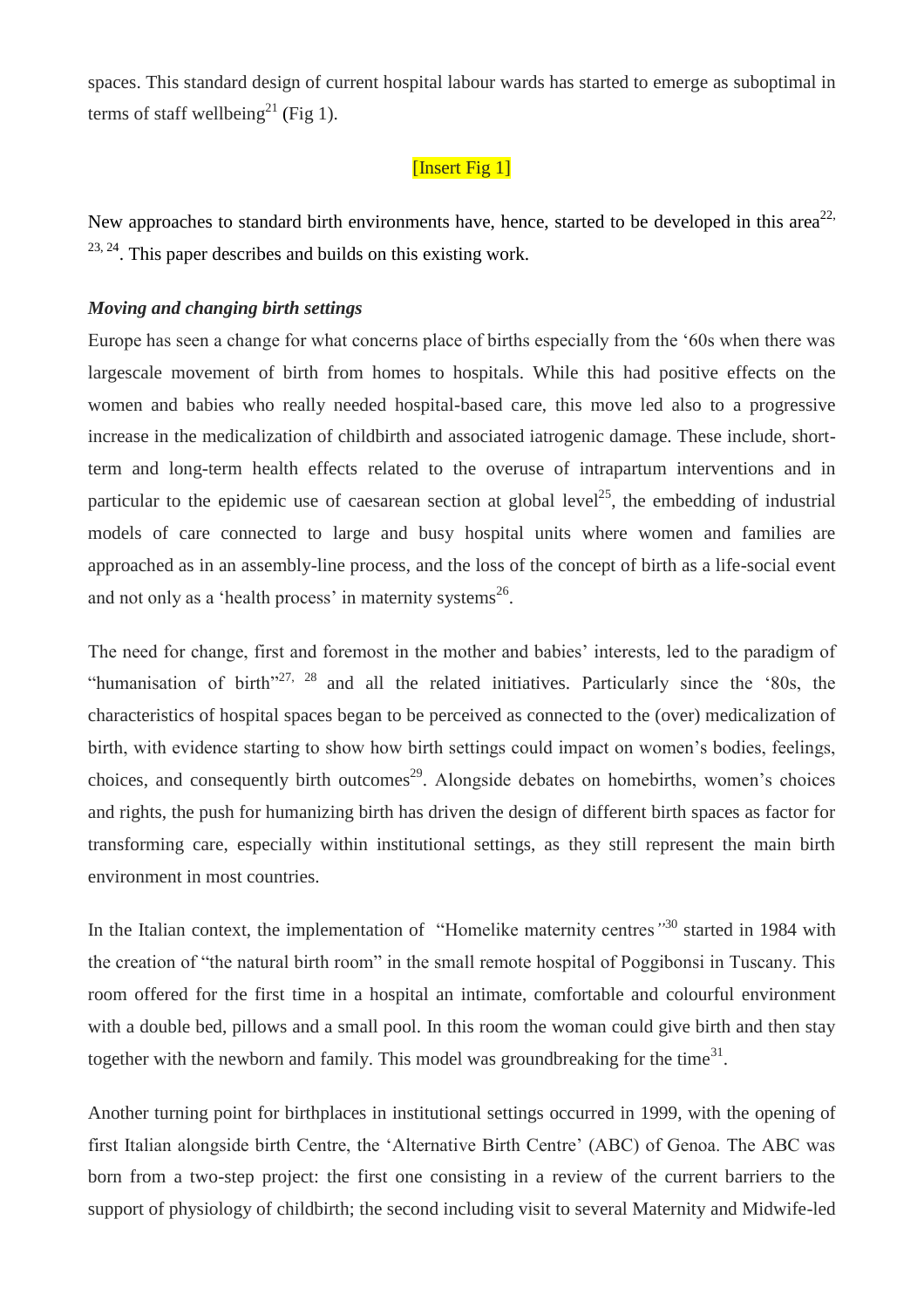Units abroad. The ABC was a model and a trigger for other similar experiences, together with the later established birth centre in Florence, the Margherita Birth Centre and the last public alongside unit of Sant'Anna Hospital in Turin. According to the Ministry of Health<sup>32</sup> these represent the only three midwife-led unit in the Italian context.

There are also other out-of-hospital birth settings, defined by their coordinating body<sup>33</sup> as 'maternity homes'. Unlike birth centres, these are private structures, developed as houses and social spaces rather than clinical settings and generally run by a group of independent midwives or associations of midwives and women in collaboration with other professionals and stakeholders. To date there seem to be 11 maternity homes scattered on the Italian territory, mostly in northern and central geographical areas<sup>34</sup>. Only a few regions recognize them by law also as birth places. These maternity homes are mostly identified as social spaces where the birth event is seen as one (but a crucial one) part of the social/life events welcomed in those facilities.

## *Exploring healthy birth settings*

Birth centres and maternity homes appear to be ideal places for analysing, from a salutogenic perspective, how physical spaces can contribute to promoting and supporting health, and to enabling a birth place to be a 'healthy setting' for the users and professional who inhabit it.

The aim of this work was, thus to explore whether and how existing birth centres and maternity homes in the Italian context endorse a salutogenic approach in their architecture and what elements were perceived to particularly embody the model of care and to contribute to make of the facility a healthy setting for childbirth.

### **Materials and methods**

Two cases were purposively selected among the Italian existing birth centres and maternity homes, being identified to be particularly interesting for the aim of the research as well as easily accessible to the research group. One was the 'Margherita' (the 'Daisy') Birth Centre in Florence and the other the maternity home 'Il Nido' ('the Nest') in Bologna.

The main research questions of interest were:

- What process did lead to the realisation of the facilities?
- How important was the collaboration between different stakeholders?
- What spatial aspects were planned and adopted to promote users' and professionals' health?
- How much does the architectural environment reflect the model of care proposed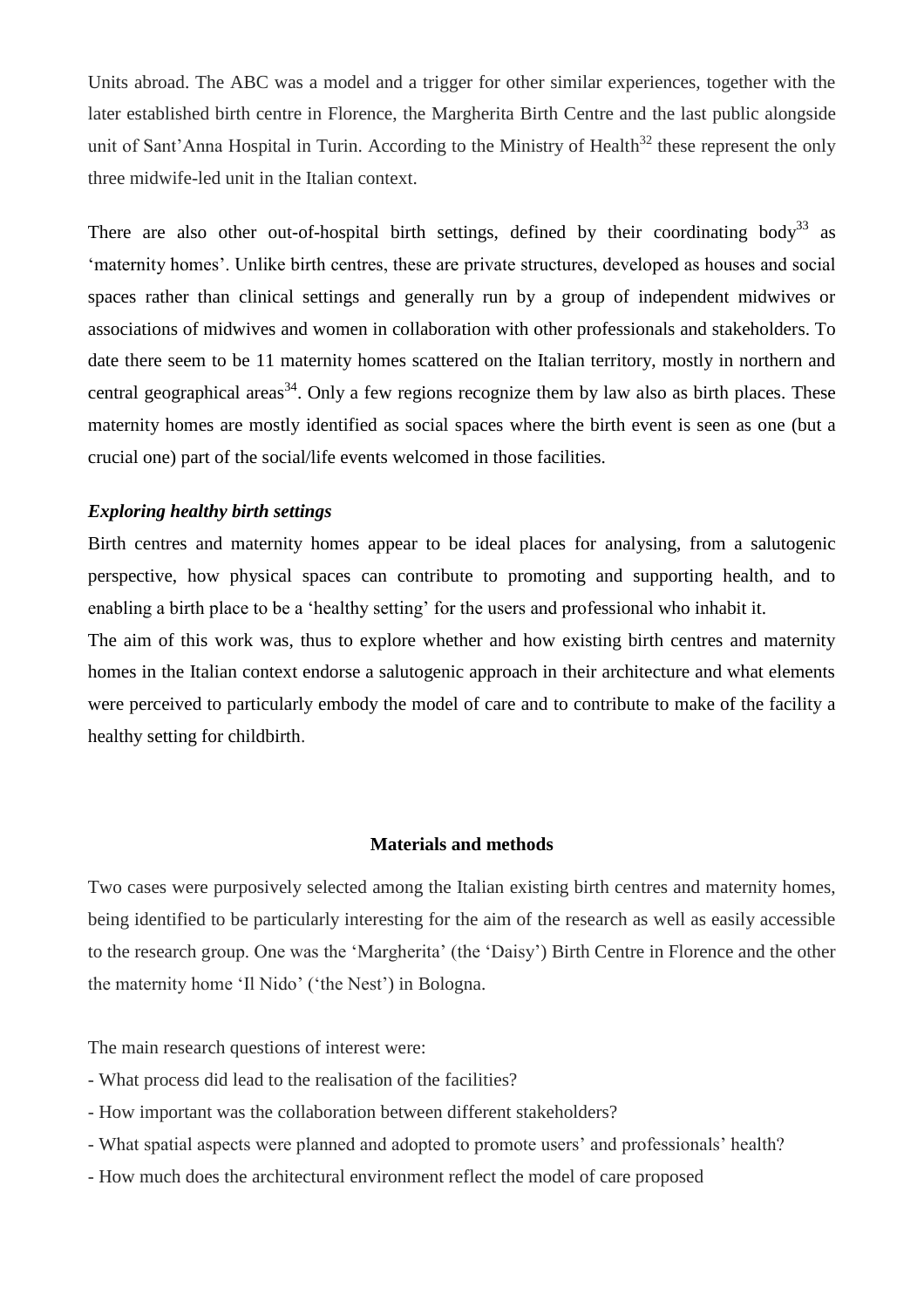- In the light of the current experience, what strategies can be adopted in order that these two aspects are coherent with each other?

In order to answer to these questions, narrative accounts concerning the ideas underpinning the project design and feedback in the selected birthplaces were collected by NS, LB and LI from lead professionals (2 lead midwives and 1 lead consultant obstetrician) between June and July 2018. Direct inspections of the service were then performed by members of the research team (NS, GC, EN, LI, LB) in order to deepen the insights emerging through the professionals' narratives.

The resulting case reports focused on the premises and the development of the project and the description of the elements of the layout identified as significant in promoting health and reflecting the model of care. A table (Table I) was created to contrast features of the selected settings in comparison also with standard HLW design in order to illuminate components that could optimise the health of childbearing women, their birth companions, and attending staff in any birth setting.

#### **Results**

#### *Case 1: The Margherita Birth Centre*

The project underpinning the Margherita Birth Centre represented an extraordinary process for its time in the development of birth setting within hospitals in the Italian context (see description in Box 1).

# [Insert Box 1]

The building was inaugurated in 2006 but the Margherita Birth Centre started its activity later in 2007. Coherently with the project, the Margherita is constituted by a two-floor round building located inside the area of the Careggi University Hospital, separated yet connected through a corridor to the Maternity Department. The birth centre hence can be fully described as an alongside midwife-led unit<sup>35, 36</sup> (Fig 2).

Both the floors of the building expand from core 'cloisters' in a circular system: at the ground floor this is represented by a pool used for antenatal and postnatal classes activities. All around the cloister represented by the pool at the ground floor, are located the other rooms and areas dedicated to birth preparation and antenatal care besides public spaces accessible to the community. This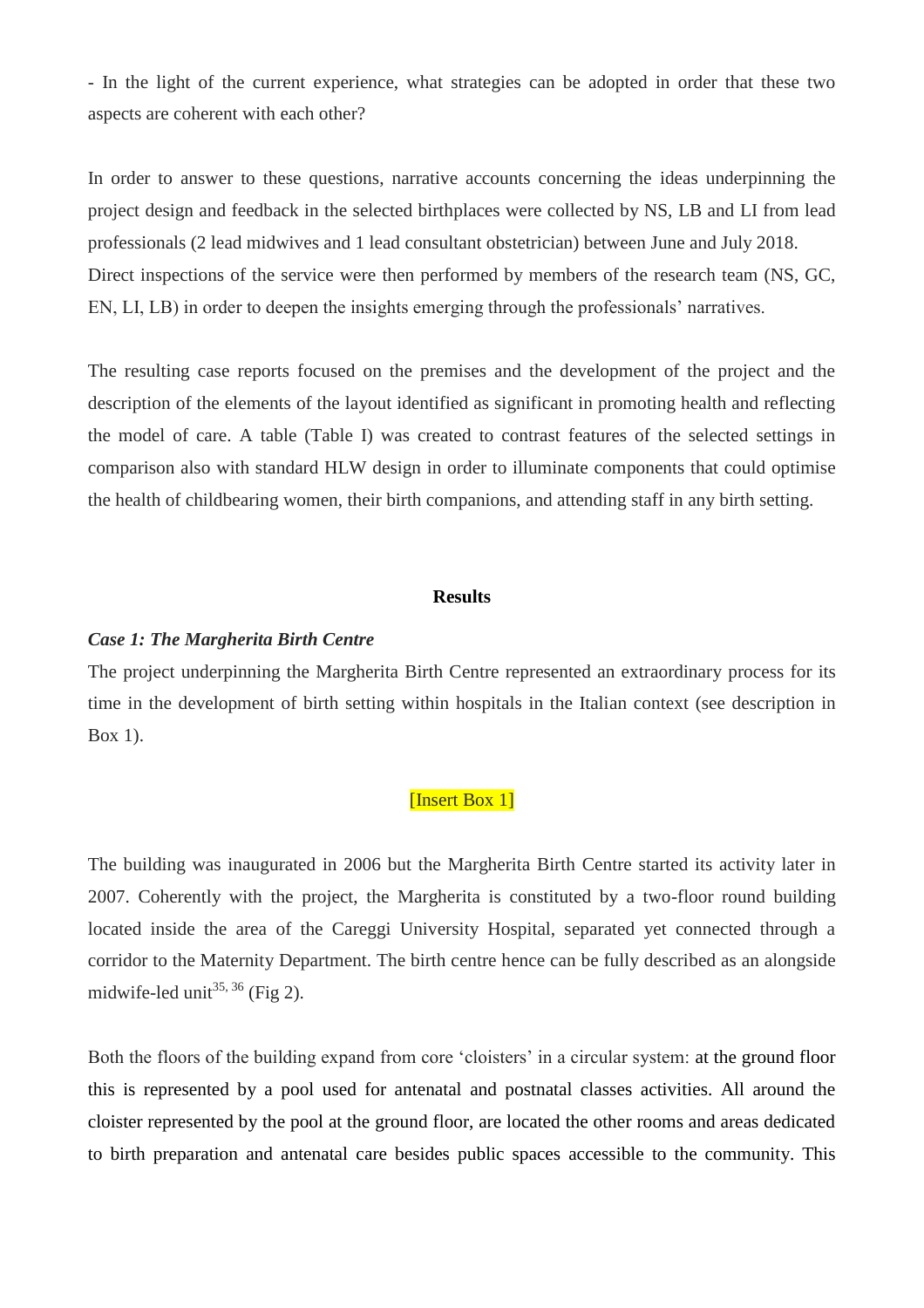includes a conference room that is used both to run training courses for professionals and information/cultural meetings with the local population.

The physical setting of the Margherita has to be hence seen as a whole and not only identified with the birthing area on the first floor. The physiological pathway offered to women and families involves more than intrapartum care. Both the architectural and clinical pathway that exist in the centre frame the birth centre as "*not just a place where to give birth, [but] it is much more, it's a team and a program"*. Of this, the team is represented by: "*the family… midwives, gynaecologists, neonatologists, nurses and other members of the community in which the birth centre is inserted… the birth centre program includes care during the prenatal and postnatal period as well as during birth"* 37 .

# [Insert Fig 2]

The configuration of spatial layout of the first floor shown in Figure 2 can be interpreted as a sequence of three concentric rings. The first, the innermost core, is the central *fulcrum* where the midwives' station is located. By locating the midwives' station in a barycentric and equidistant way from all the rooms, a strong and constant perception of the presence of midwives for women is enhanced.

The second, intermediate circle hosts the five rooms where users stay before during and after birth, the areas for outpatient clinics, counselling and triage services, a room for neonatal emergency equipped for resuscitation, and a small rest room for staff. As regards the specific layout of the five rooms they are all home-like environments, with an en-suite bathroom, equipped to host the whole family for the entire staying at the hospital $3<sup>1</sup>$ . Four of them have a birthing pool and a double bed, while the other one does not have the pool and includes two single beds that can be used by women close to discharge to free the other rooms for labouring women in case of need. The equipment to use in case of emergency is hidden within the furniture. The rooms have no windows but skylights, on the wall connecting to the external circular area, that offer a limited access to natural lights.

Externally, a generous bright corridor that overlooks the outside landscape delineates the outer circle of the birth centre. Large windows running along the perimeter allow a view on external landscape and natural lighting of the spaces (Fig 3). Together with the intermediate level, this third ring of the structure also represents a social place, where exchange of experiences between women and families, visitors, friends, midwives and maternity assistants can occur. Many professionals, as well as pregnant women and mothers of babies admitted to the nearby NICU, also use the common areas, in particular the corridor, for rest and relaxation. This illuminates the capacity of the environment for restoration, and contribution to general wellbeing also of a larger community of users.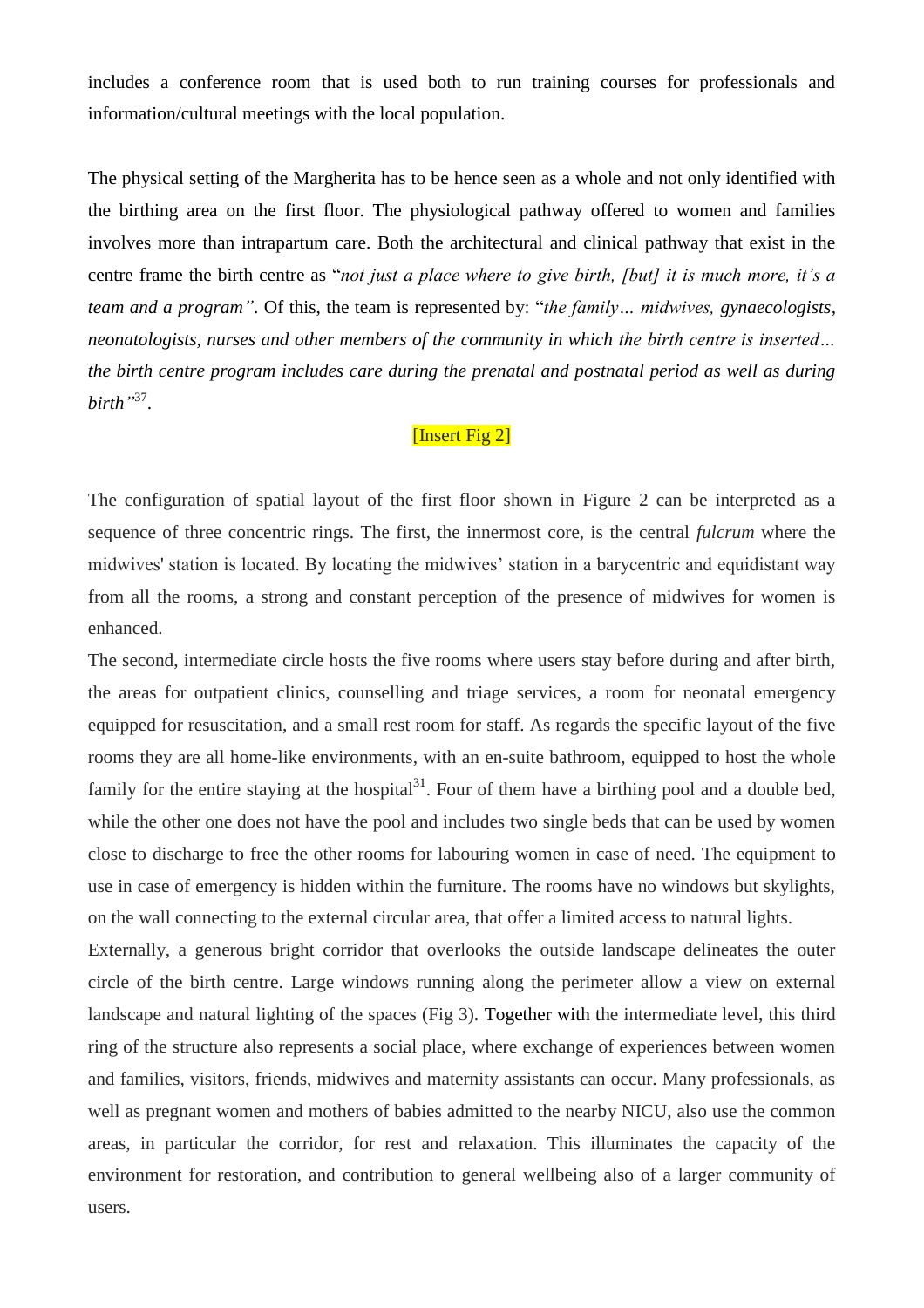# [Insert Fig 3]

Several midwives reported the round shape of the building to be challenging to work with at first, especially given their habituation to linear spaces. The connection and relationship between spaces and people appears to be foster by integrated design, but not automatically ensured by it. These features need to be nurtured by professionals' attitude and commitment to a relationship-centred model of care.

### *Case 2: The Maternity Home Il Nido*

The Maternity Home Il Nido represents another kind of setting aimed at the promotion of dehospitalisation, demedicalisation of birth, and promotion of the health of women and families. It part of the private health sector, and it is managed by a small team of midwives that provides continuity of care from conception until the first year of the baby and onward. Like the Birth Centre, education and research programmes also take place there.

The midwives practicing in the Il Nido have been involved in homebirth and caseloading, as independent professionals, since the 1980s. In the early 1990s they were involved in a multiprofessional regional group that worked to redact a law about out of hospital birth in Emilia-Romagna. The group stimulated the enactment of the regional law 26/1998, the first in Italy, that defined as maternity homes as places of birth, equal to hospitals and homes. The story underpinning the development of the project is summarized in Box 2.

## [Insert Box 2]

The standalone villa of the Il Nido is situated in the Navile borough of Bologna, inside a park that ensures a considerable green area all around the maternity home. Besides the park, other social areas including a kindergarten surround the building and give to users the possibility to stay in a relaxed and restorative atmosphere, in a peaceful outdoor space in connection with nature. These are elements that are known to promote relaxation and, in turn, to support physiologic birth<sup>38</sup> (Fig 4).

The villa is separated by the rest of the street by a small driveway. It is easily reachable and accessible thanks to a large parking area. It is located a few minutes walking or driving distance from one of the two main maternity hospitals of Bologna (Maggiore Hospital). The case data showed that this location was chosen purposefully, as it is close to the hospital in case of need, but far enough away to ensure independence from hospital models and facilities, so that the maternity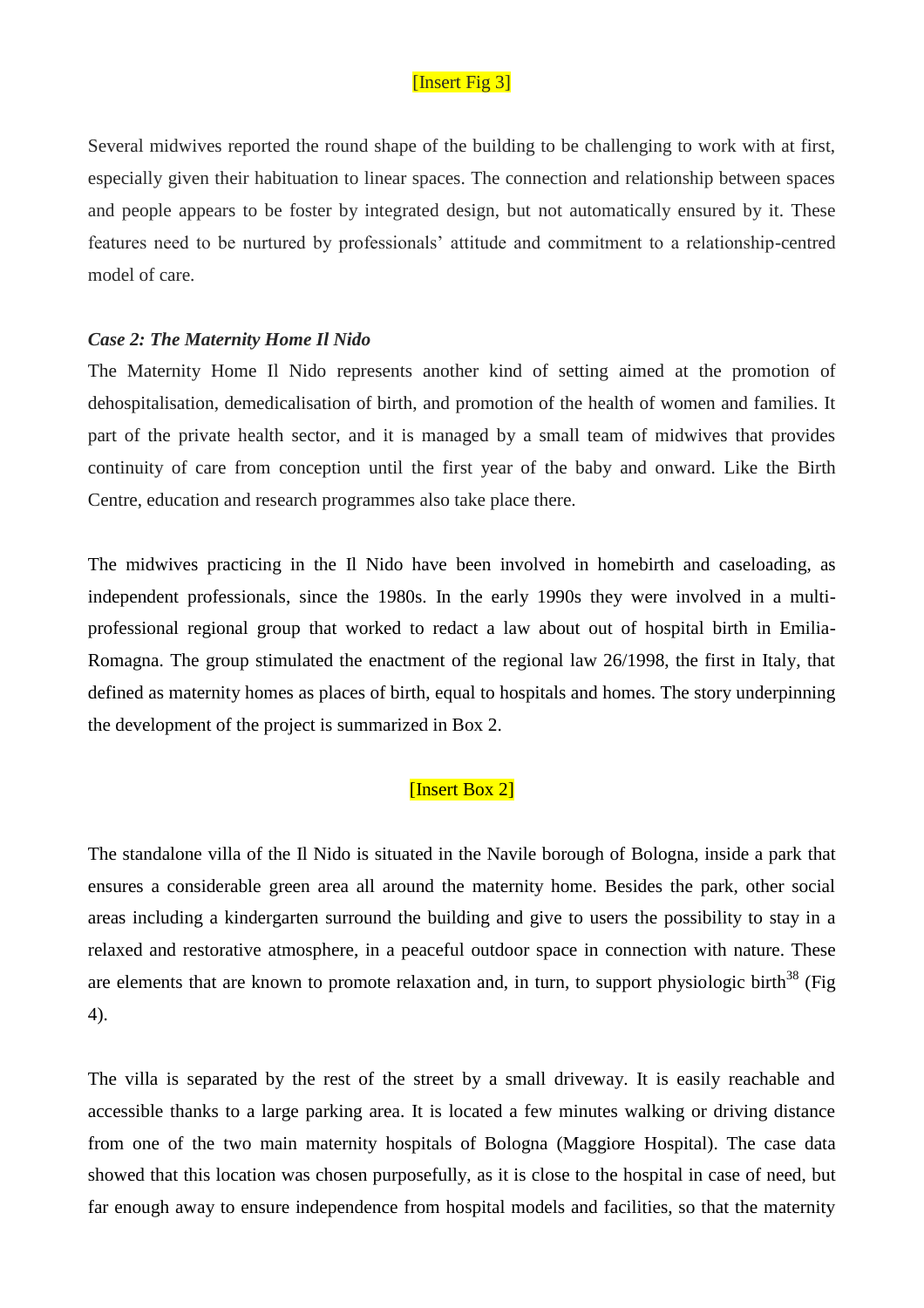home philosophy could be protected.

# [Insert Fig 4]

The maternity home comprises a two-floor house with a rectangular plan. The ground floor is dedicated mostly to social activities, while the first floor, where births take place, is designed as a more intimate space. This layout aimed to create a sense of spatial and emotional progression from the external and more public areas, to the inner and more private ambience, reflecting the different level of needs of the users.

The ground floor of the villa hosts the office of the association, a small common space where families can leave buggies and bags, a gym with changing rooms and toilets where meetings and birth classes occur, a small library, and a room that is generally used to host clinical activities of other professionals collaborating with the association. This floor continues through stairs with the first floor. The configuration and organization of the rooms and corridors delineate two areas; one whose rooms are mostly dedicated to counselling and consultation activities run by midwives; the other the most private birthing area of the house. The 'consultation area' is also used to receive various treatment related to birth (i.e. shiatsu massages, naturopathy, acupuncture, osteopathy).

The birthing area, separated by a door from the nearby spaces, has a small kitchen, two rooms with en-suite toilets for families and a room with en-suite bathroom where midwives can rest or use when other rooms are busy. The separation of this space was seen as a fundamental element to guarantee privacy, but also, and especially to establish and nourish an optimal relationship between midwives and women. This is known to be crucial for optimal labour progress<sup>39</sup> and it was an essential part of the social model of care espoused by the centre (Fig 5).

# [Insert Fig 5]

In speaking about the maternity home, the midwives defined it as *"*our home, and women's home". Indeed, this is how this space is literally perceived and approached. They reported taking care of the space in all its aspects, from the more clinical work, to the washing machine. The spaces were used to celebrate together their own as well as others' birthdays and anniversaries. The behaviours reflect the concept that a maternity home does not just represent a home-like environment, but that it is more fundamentally created to be lived as a home for both the carers and the cared-ones.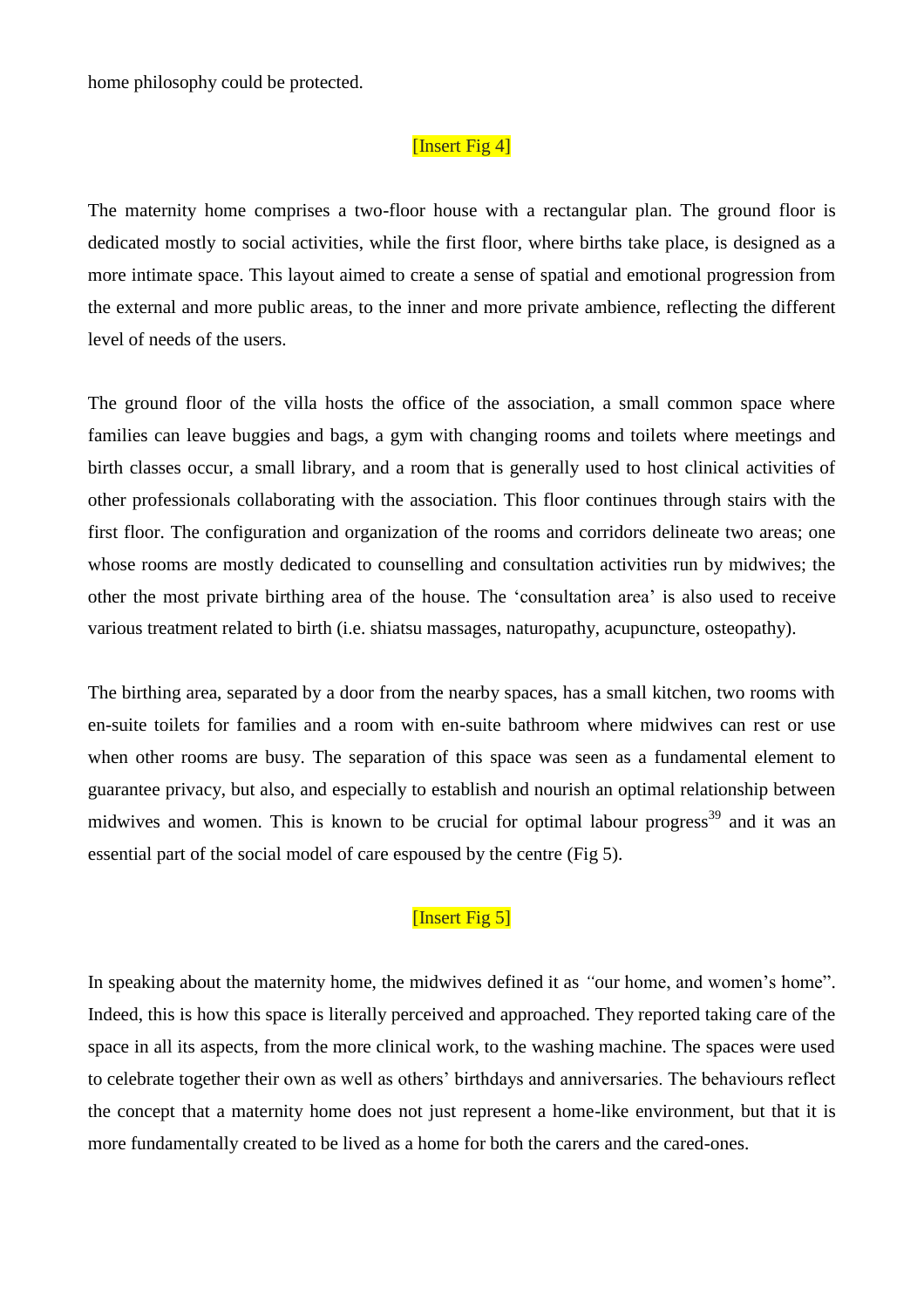### *Cross-case findings: childbirth space as an embodiment of birth philosophy*

Table I summarises the key features characterising the design project and the actual environment of the two birth settings selected, in comparison to standard HLW. It outlines similarities and differences that can relate to the incorporation of salutogenic principles in birthplaces.

## [Insert Table I]

The following are the themes that appeared to be key from the analysis.

### *Designing new places for new models of care: a collective action*

In both birth centre cases the project underpinning the birth settings developed from collaborative work between health care professionals (i.e. doctors, midwives) architects and other stakeholders (i.e. association of users, governors, policy-makers). This seems to suggest that acknowledgment of health in maternity care as a concept beyond the mere absence of pathologies, is associated with awareness of the importance of organizing models and related spaces with consideration of the multiple perspectives that could impact on health. In particular, this resulted in great(er) care for listening to women and families' needs, in order to inform, confirm or modify the project plan.

### *Translating concepts into spaces*

The spaces of both the birth centre and the maternity home were planned to reflect a specific philosophy of care, according to which birth represents both a physiological event in a woman's life and one with social relevance. Underpinning both the projects there was the awareness of the need for changing spaces to fostering change in practice, especially in contrast to the over medicalization and overuse of interventions in current intrapartum care. Shared philosophical elements included the need for maximizing safe physiological birth, placing women and families at the centre of the process, ensuring a kind and respectful care, and offering help not only with the physical aspects of childbirth but also supporting the parents towards parenthood. Professionals were considered to be partners of women and families in a relationship-based care approach. Spatial translations of such concepts include the idea of using convex spaces or a core cloister or the integration rather than separation of those areas for mainly staff-use (e.g. in Margherita), suggesting also a sense of belonging of professionals to the same community of users. Ensuring a connection with external landscape and contexts, either through direct access to natural green area (e.g. the park surrounding the Il Nido) or allowing a view to through windows, appeared to be physical means of connection with the broader social-context in which each birth occurs, as well as being directly associated with wellbeing. For the maternity home this philosophy was enacted through the choice of a house isolated in a green space that could promote relaxation and regeneration. For the birth centre, the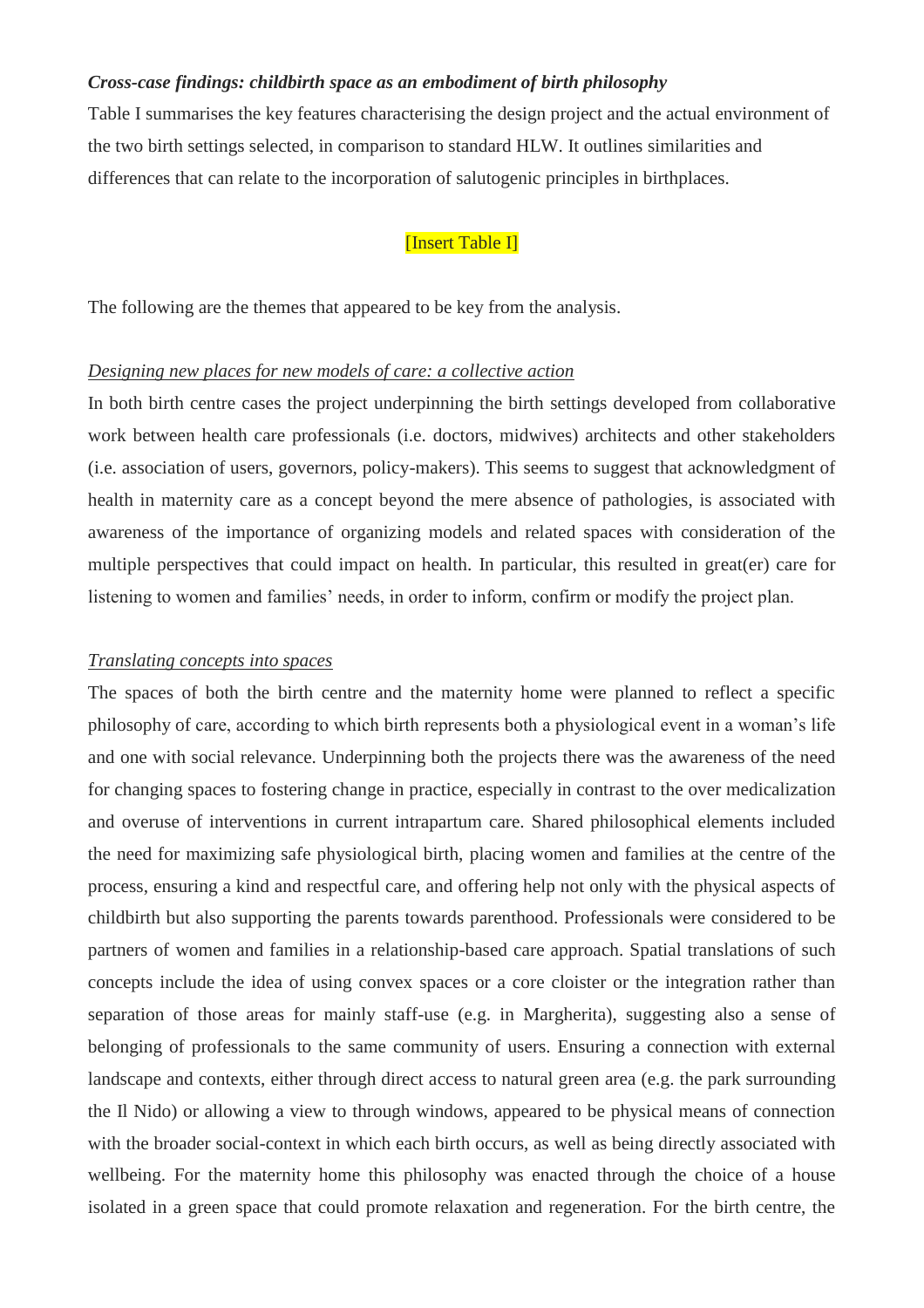location choice consisted in the constitution of a new building outside the hospital, in a separate block, connected to the hospital, but still independent. Elements that usually seem to have no significant function for health care, such as corridors or outdoor spaces, represented, in both the birth settings, spaces to be lived in and used as additional support for healthy processes related to childbirth.

#### *Ensuring safety*

Both the Margherita and the Il Nido appear to express through their environment a concept of safety that incorporates both similar physical safety elements as for hospital settings, and also more subtle attention to different concepts of safety that matter to women and families.

The location of birth settings shows a different connection with the host obstetric-led units and access to medical interventions in case of development of risk factors or emergencies. While in the Margherita project it was deliberately and carefully choose to create a connection of few meters distance alongside the hospital, the stakeholders of the Nido maternity homes did not consider to be a necessary characteristic to guarantee the same short-distance to the hospital, although they recognised the positioning of the structure few kilometres far from Maggiore Hospital to be a positive element. First-aid emergency protocols, equipment and drugs on-site to deal with any immediate problems, as well as quick access to medical-high-tech care and facilities in case of escalation of risks and obstetric emergency represented elements for safety across-cases.

However, in both the cases, the problem of safety was not restricted to these elements. The environment, indeed, seem to express the willingness of working on safety at a further level, enhancing the experience of women and partners of 'feeling safe', being in a place where people can feel the whole birth event protected, safe in a sort of maternal sense. The underpinning paradigm of safety appeared to move from a perspective that is centred on problems and pathologies and abundant ('just in case') use of interventions to deal with risks (that in most women and babies are only theoretical), to another approach that is focused on supporting and respecting physiological processes as means also to prevent complications and increase safety. This concept was visible through environmental choices such as hiding emergency medical equipment within furniture, or limiting it to the minimal appropriate within a home or home-like environment, to avoid the impression of a risk-centred culture. Moreover, the sense of safety as protection rather than treatment was translated by situating the birth scenario far from the flows of other activities and interferences (such as clinics, classes or meetings).

### *Spaces that are health/human-centred vs pathology/machine/intervention-centred*

The design of the two cases outlines the intent of giving space to human interactions more than to highly technical care. This can be visible through the choice of prioritizing space for intimacy,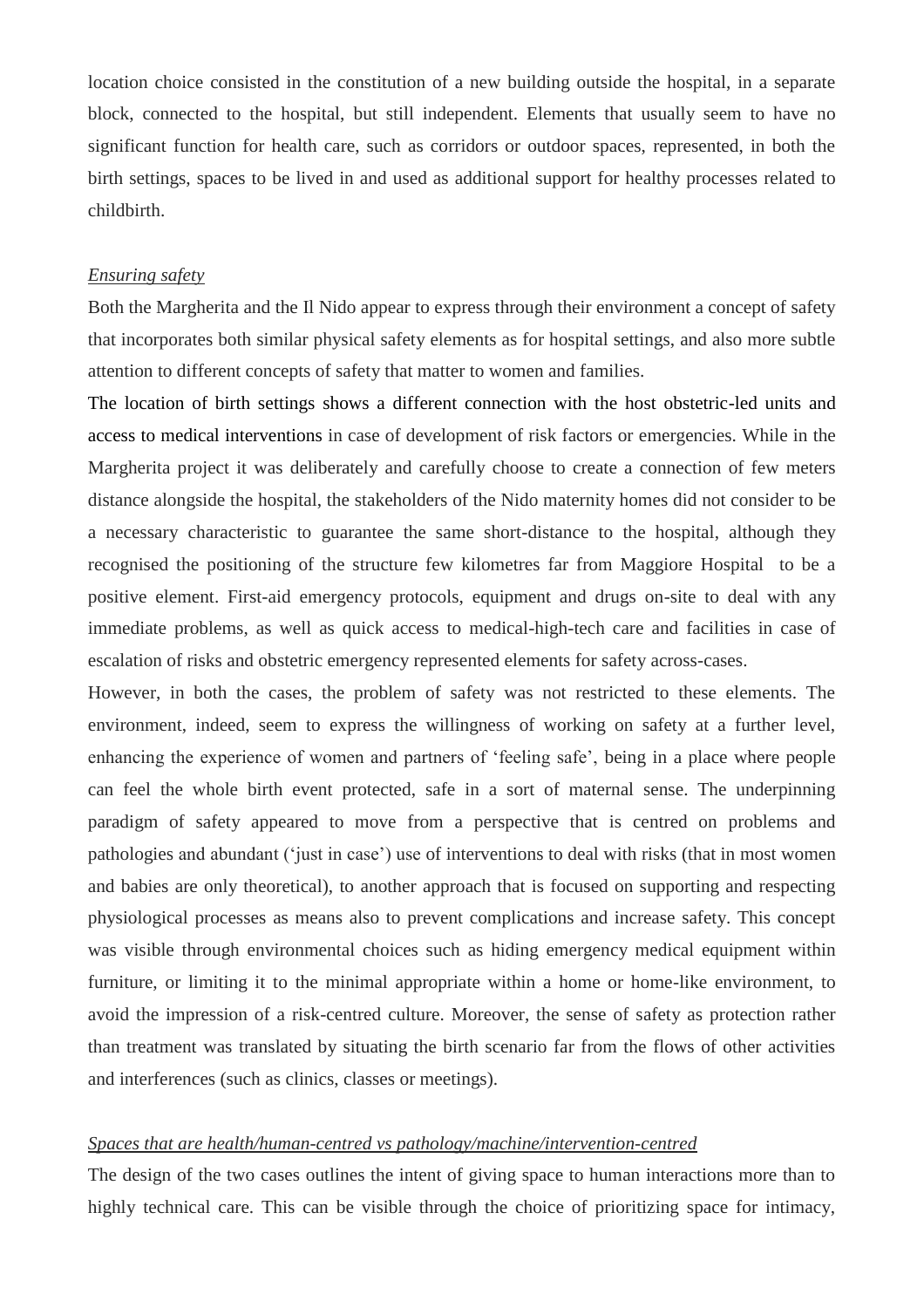privacy, and human movements/relationships instead of prioritising space for monitors and machines as it is standard in hospital labour ward settings. This is apparent also by looking at how common features of a birthing room are configured within the two case-sites. For instance, the birthing room has a bed that are -or look like- normal home-bed, placed in marginal-areas, instead of dominating the scene. Importance is given to free space for movement of women and birth attendants. This location of the bed highlights privacy and intimacy as a necessary component of the birth setting. Privacy and intimacy were guaranteed in both settings by creating 'mediated' access to the birth scene, through doors used to delineate an impression of a 'filtered' area, or by placing the birthing room in a space with no direct/automatic access from main entrance of the buildings.

### **Discussion**

In the context of childbirth, the two cases investigated in this study exemplify the many forms of action that can be taken to shape an environment to promote health<sup>6</sup>. Indeed, according to our results, the aim of enhancing health through the physical features of a birth setting could be achieved either by designing and creating a new birthspace within a hospital, or by reshaping an existing one, or by encouraging a move towards an out-of hospital ambience. In all forms, the environment can have salutogenic effects as long as its characteristics are informed by salutogenic principles.

According to WHO<sup>40</sup>, key principles to be used in a multidisciplinary "whole system" approach in order to promote health in a setting, include community participation, partnership, empowerment and equity. Community participation and partnership principles were apparent from the accounts of the design project, through the realisation and the use of space in both the Margherita and the Il Nido birth settings. At the Margherita, the creation of core 'cloisters' represent an efficient translation of the bio-psycho-social model of care of a birth centre<sup>36</sup>, encouraging encounters, relationships and participation of users and staff in the general daily life of the unit<sup>41, 42</sup>. Furthermore, by grouping the birth rooms around a central area, the case of the Il Nido illustrated how the communication between humans and between spaces can be obtained more effectively than in linear-shaped settings. Findings hence outline that the translation of a social model of care in childbirth might go beyond the mere creation of a 'social space' in the setting, and be maximised by using the layout in a way that can be really functional to the pshyco-biological-social dynamics related to birth.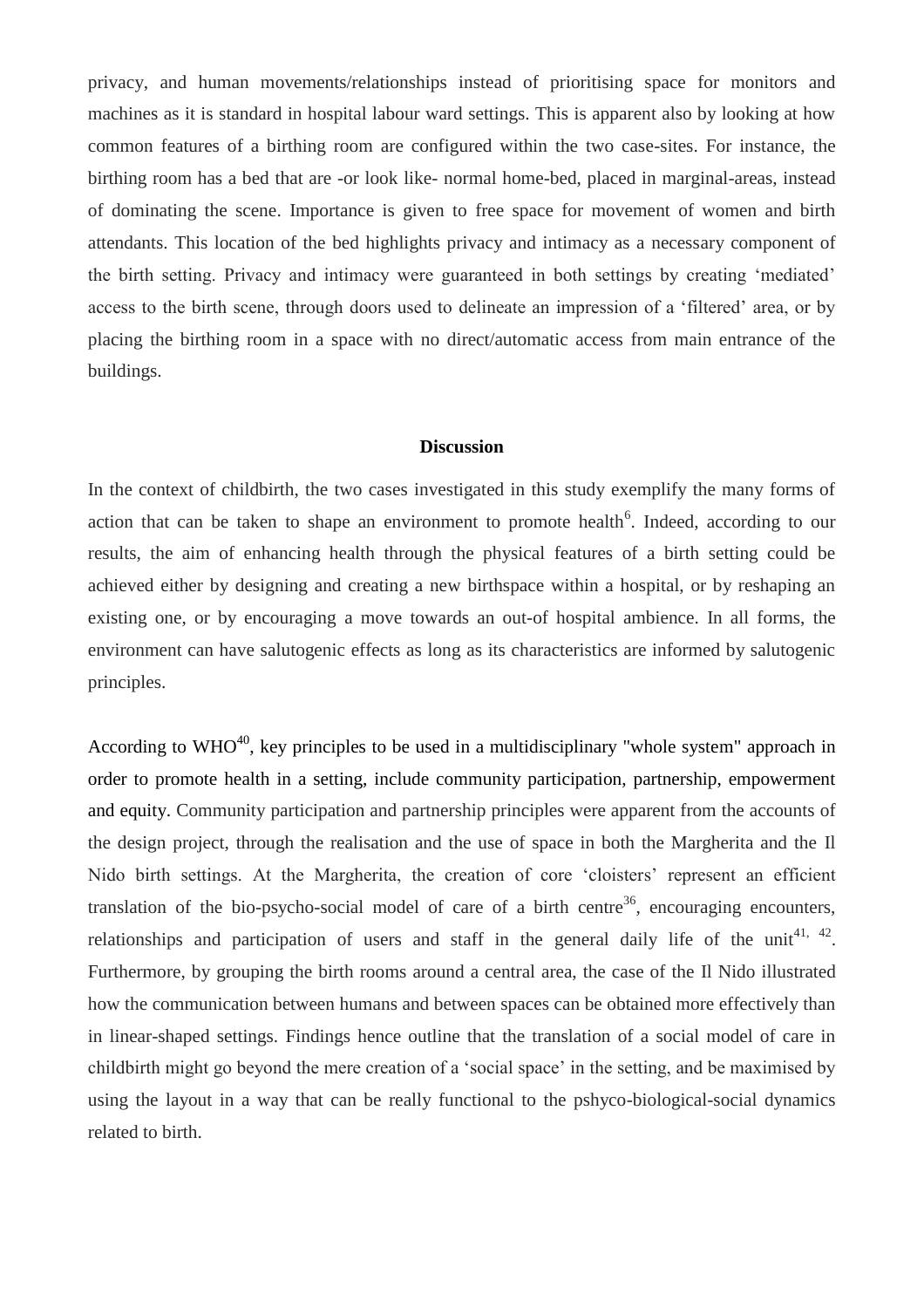The convex/rounded curves characterising the Margherita represent a mode of embodiment of the empowerment principle of healthy settings. As discussed by Lepori, the use of a spiral path while (re)shaping a setting can facilitate the perception of birth as an event that progressively evolves within a continuum. This ensures that the woman is placed at the centre, enhancing her control of the process<sup>43</sup>, in contrast with the usual arrow-like pathway of traditional hospital labour wards that reflect an assembly-line approach to childbirth<sup>44</sup>. Soft curves spontaneously facilitate encounters and sharing between colleagues. The space for debate and discussion could potentially enable midwives to be more confident in autonomous decision-making related to intrapartum care<sup>45</sup>. Having spacious birthing rooms means that the bed does not need to be a standard hospital design, and it can be placed off-centre, or even hidden until/unless it is needed, so that it does not dominate the birthing room, encouraging mobility for childbearing women. This kind of space safeguards privacy and intimacy, and provides support for women to create their own 'nesting area<sup>,46</sup>. Together with a focus on the importance of a positive midwife-woman relationship, these elements foster the physiological processes of labour<sup>47, 48</sup> through a sense of being "safe enough to let it go<sup>"49</sup>, increasing the opportunity for most women to experience a normal birth<sup>50</sup>. In this sense, the environment can empower also the "matrescence" process<sup>51</sup> and enhance the likelihood that women will report positive birth experiences<sup>52</sup>. The calming and relaxing effect of the homely environment of the birthing rooms<sup>51</sup> was potentiated in both the case-settings by the calming and restorative spaces<sup>53, 54, 55</sup> offered by the visible green areas. Solutions such as the possibility of a direct connection with nature (e.g. having the opportunity of walking in the garden in labour) that were offered in the Il Nido provide a means of optimising the benefits of the environment and, consequently of the birth process  $36, 56, 57$ . Internally, as noted by Newburn and Singh<sup>58</sup>, a clean room with en-suite, comfortable furniture for women and their birth companions also positively influence birth experience and outcomes.

Finally, the empowering effect of a birth setting also seems to impact also on midwives and their care. Midwives have perceived their behaviours to be different in environments with different atmospheres<sup>45, 59, 60</sup>. A homely environment has also been reported to increase the time spent by midwives with women, and this may partially explain the effects on women discussed above.

### **Conclusions**

This article explores how virtuous examples of existing birth centres in Italy incorporate principles of healthy settings in their environment. The two examples of the Maternity Home Il Nido in Bologna and the Margherita Birth Centre in Florence have been analysed. The description of their settings and the rationale behind their constitution (both spatial and organizational) and the way in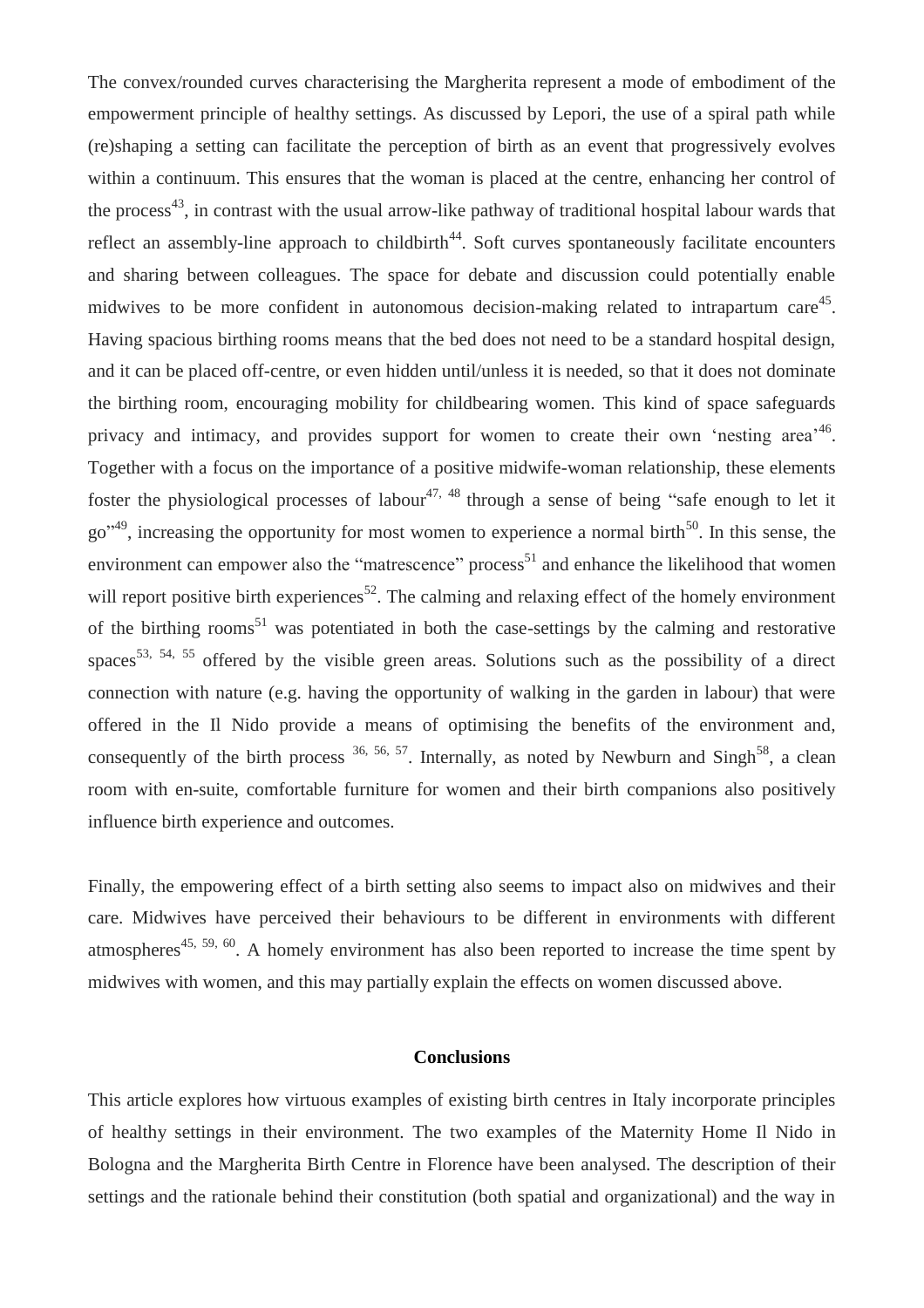which these factors seem to promote both health and wellbeing. The challenge lies in understanding which elements of a birth centre (or any healthy birth setting) are responsible for the improved outcomes, and how these could be translated to other settings, such as hospital based labour wards, in future. The conclusions from both cases studies are important for deepening knowledge in this area, and for underlining the importance of thinking about the architectural and organizational aspects of birth spaces at every stage of planning, design, and delivery. Future research should also investigate how this knowledge can be translated in birth settings of both high- and low-income countries.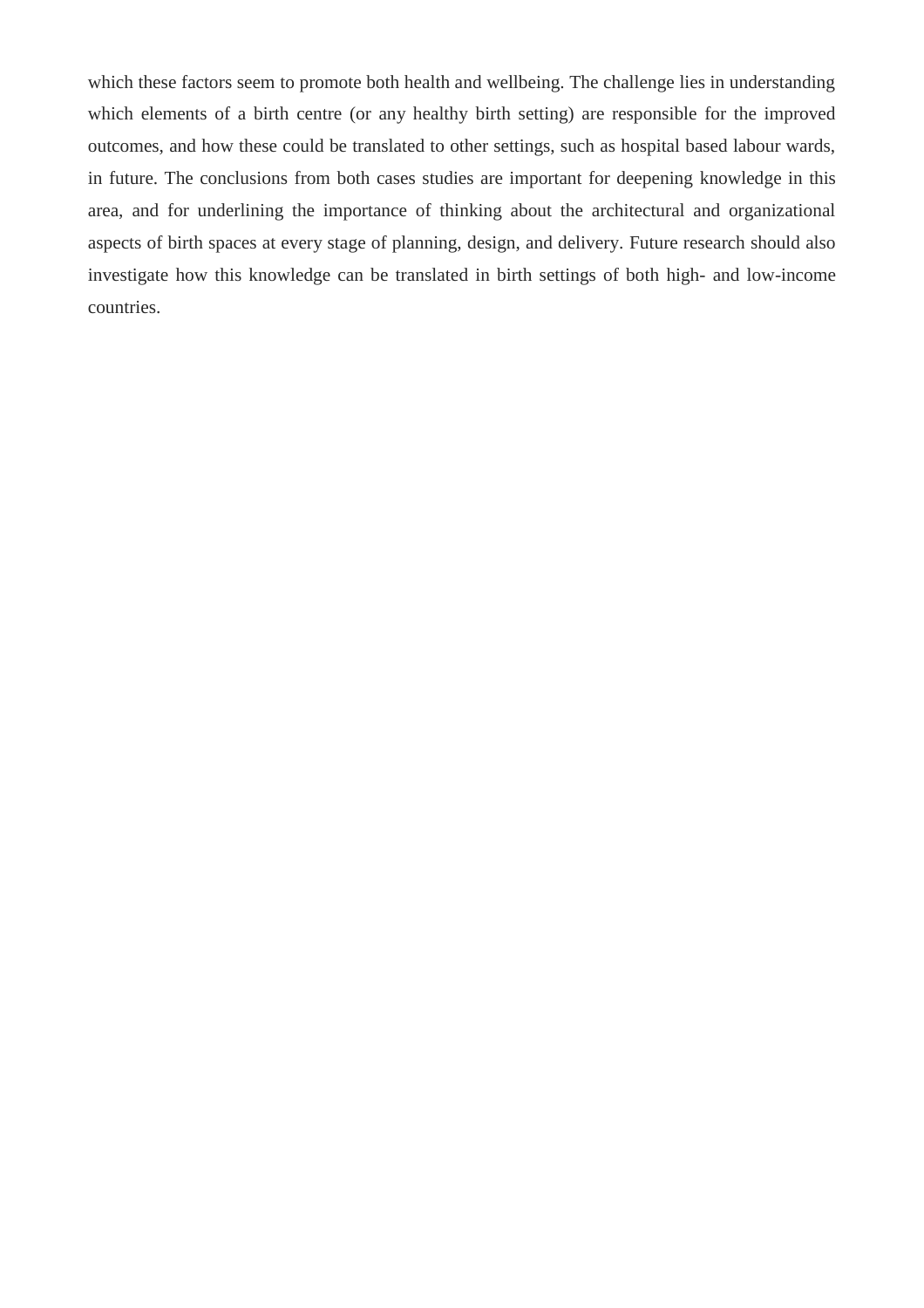### **REFERENCES**

1. Whitehead D. The European Health Promoting Hospitals (HPH) project: How far on? Health Promotion International. 2004; 19(2): 259-267

2. Gehl J. Life Between Buildings: Using Public Space. Island Press; 2011. p.43

3. WHO. The Ottawa Charter for Health Promotion. Geneva, Switzerland: World Health Organization [Internet]. 1986 Nov 21

Available from: http://www.who.int/healthpromotion/conferences/previous/ottawa/en/index.html.

4. Salingaros NA. Biophilia and Healing Environments: Healthy Principles For Designing the Built World. New York: Terrapin Bright Green LLC; 2015

5. Peters T. Super-Architecture: Building Better Health. *Architectural Design* 2017; 87:24-31.

6. Golembiewski JA. Salutogenic Architecture in Healthcare Settings. In: Mittelmark MB, Sagy S, Eriksson M, Bauer G, Pelikan JM, Lindström B, Espnes GA, editors. The Handbook of Salutogenesis. Springer; 2017. p. 267-276

7. Nickl-Weller C, Nickl H. Healing Architecture. Schweiz: Braun Publishing AG; 2013.

8. WHO. Health Promotion Glossary. World Health Organization [Internet]. 1998. Available from: [http://www.who.int/healthy\\_settings/about/en/](http://www.who.int/healthy_settings/about/en/)

9. Dooris M, Poland B, Kolbe L, de Leeuw E, McCall D and Wharf-Higgins J. Healthy settings: building evidence for the effectiveness of whole system health promotion - challenges and future directions. In: McQueen DV, Jones CM, editors. Global perspectives on health promotion effectiveness. New York: Springer; 2007. p. 327-352

10. Lyon C. Humanist Principles, Sustainable Design and Salutogenics: A New Form of Healthcare Architecture. Architectural Design 2017; 87:56-65

11. Mazuch R. Salutogenic and Biophilic Design as Therapeutic Approaches to Sustainable Architecture. Architectural Design 2017; 87:42-47

12. Newburn M, Singh D. Creating a Better Birth Environment. Women's views about the design and facilities in maternity units: a national survey. National Childbirth Trust, London [Internet] 2003. Available from:

https://www.nct.org.uk/sites/default/files/related\_documents/BBE\_report\_311003.pdf

13. Hodnett ED, Downe S, Walsh D. Alternative versus conventional institutional settings for birth. The Cochrane database of systematic reviews n. 8; 2012. p. CD000012

14. Lepori B. Freedom of Movement in Birth Places. Children's Environments 1994; 11(2):1-12

15. Symon AG, Dugard P, Butchart M, Carr V, Paul J. Care and environment in midwife-led and obstetric-led units: a comparison of mothers' and birth partners' perceptions. Midwifery 2011;27(6):880-886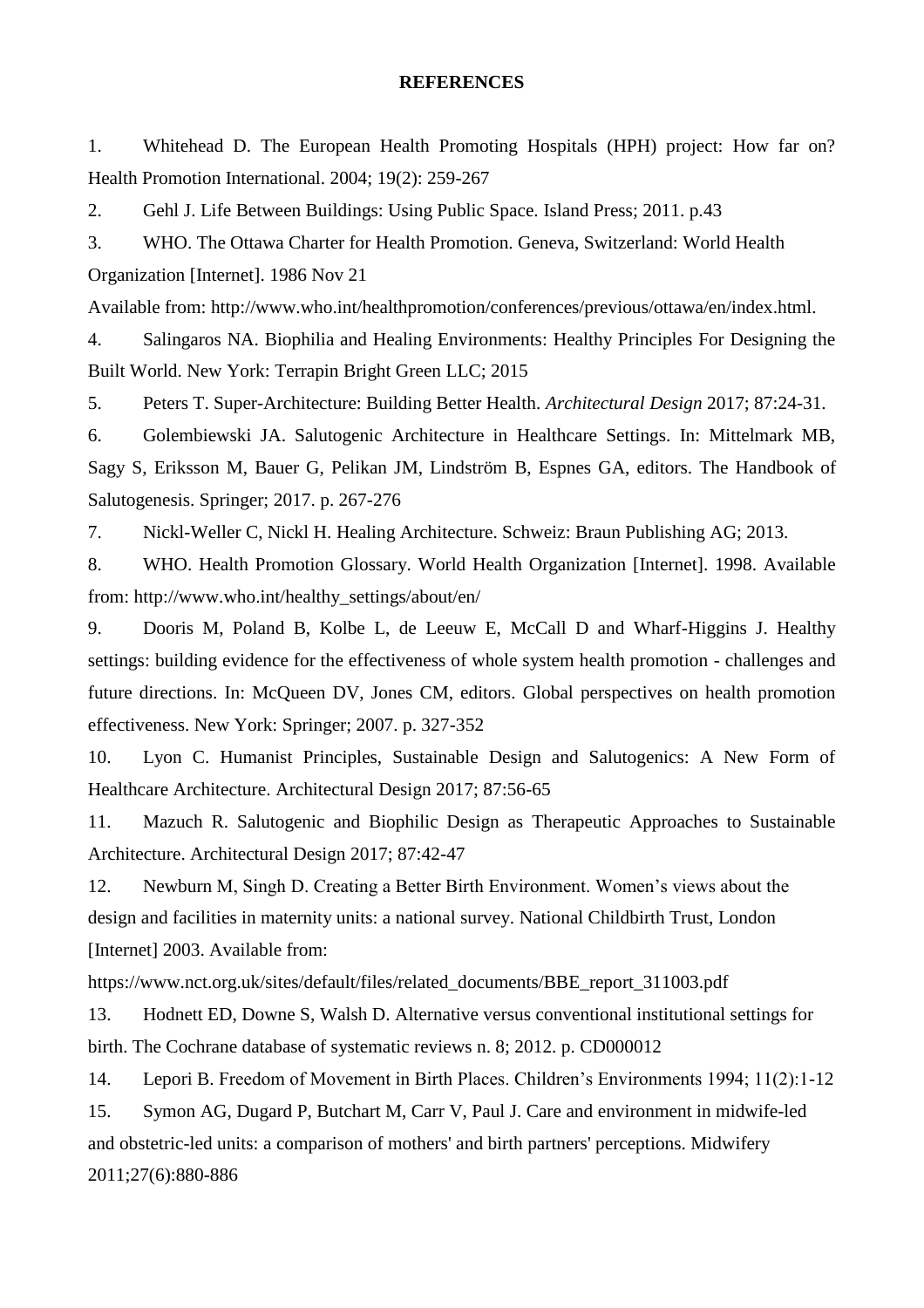16. Lawrence A, Lewis L, Hofmeyr J, Styles C. Maternal positions and mobility during first stage labour. Cochrane Database Syst Rev 2013; Aug 20 (8) CD003934

17. AusHFG. Part B. Health Facility Briefing and Planning HPU 510 Maternity Unit. [Internet] 2016 Revision 7.0, 18 May 2017. Available from:

<https://www.healthfacilityguidelines.com.au/health-planning-units>

18. Department of Health. Health Building Note 09-02: Maternity care facilities. [Internet] 2013. Available from:<https://www.gov.uk/government/publications/>

19. FGI. Guidelines for Design and Construction of Hospitals. [Internet] 2018. Available from: <http://www.madcad.com/store/subscription/FGI-Guidelines-Hospital-2018/>

20. Ispsel Guidelines. Linee guida per gli interventi di prevenzione relativi alla sicurezza e all'igiene del lavoro nel blocco parto. Istituto superiore per la prevenzione e la sicurezza del lavoro. [Internet] 2007. Available from:<https://appsricercascientifica.inail.it/>

21. [Schreuder E,](https://www.ncbi.nlm.nih.gov/pubmed/?term=Schreuder%20E%5BAuthor%5D&cauthor=true&cauthor_uid=26123969) [van Heel L,](https://www.ncbi.nlm.nih.gov/pubmed/?term=van%20Heel%20L%5BAuthor%5D&cauthor=true&cauthor_uid=26123969) [Goedhart R,](https://www.ncbi.nlm.nih.gov/pubmed/?term=Goedhart%20R%5BAuthor%5D&cauthor=true&cauthor_uid=26123969) [Dusseldorp E,](https://www.ncbi.nlm.nih.gov/pubmed/?term=Dusseldorp%20E%5BAuthor%5D&cauthor=true&cauthor_uid=26123969) [Schraagen JM,](https://www.ncbi.nlm.nih.gov/pubmed/?term=Schraagen%20JM%5BAuthor%5D&cauthor=true&cauthor_uid=26123969) [Burdorf A](https://www.ncbi.nlm.nih.gov/pubmed/?term=Burdorf%20A%5BAuthor%5D&cauthor=true&cauthor_uid=26123969) 2015

Effects of Newly Designed Hospital Buildings on Staff Perceptions: A Pre-Post Study to Validate Design Decisions. HERD. 2015 Summer;8(4):77-97

22. Ariadne Lab, MASS. Designing Capacity for High Value Healthcare: The Impact of Design on Clinical Care in Childbirth. [Internet] 2017. Available from:<https://www.ariadnelabs.org/>

23. Felli P, Lauria A. La Casa di Maternità: una struttura sociale per il parto fisiologico. Linee guida per la progettazione. Pisa: edizioni ETS; 2006

24. Lab.our Ward. Showcasing Birth in Progress: A walk-in maternity ward and co-design exhibition June 10. [Internet] 2016. Available from: http://labourward.org/showcasing-birth-inprogress/

25. Dahlen HG, Downe S, Wright ML, Kennedy HP, Taylor JY. [Childbirth and consequent](https://www.ncbi.nlm.nih.gov/pubmed/26762406)  [atopic disease: emerging evidence on epigenetic effects based on the hygiene](https://www.ncbi.nlm.nih.gov/pubmed/26762406)  and EPIIC [hypotheses.](https://www.ncbi.nlm.nih.gov/pubmed/26762406) BMC Pregnancy Childbirth. 2016 Jan 13;16:4

26. Kitzinger  $S^1$ . Rediscoveringthe social model of childbirth. Birth; 2012. 39(4):301-4

27. Leboyer F. A birth without violence. Garzanti; 1973

28. Odent M. Nascita dell'uomo ecologico, Milano: RED edizioni; 1981

29. [Rowe RE,](https://www.ncbi.nlm.nih.gov/pubmed/?term=Rowe%20RE%5BAuthor%5D&cauthor=true&cauthor_uid=24875492) [Townend J,](https://www.ncbi.nlm.nih.gov/pubmed/?term=Townend%20J%5BAuthor%5D&cauthor=true&cauthor_uid=24875492) [Brocklehurst P,](https://www.ncbi.nlm.nih.gov/pubmed/?term=Brocklehurst%20P%5BAuthor%5D&cauthor=true&cauthor_uid=24875492) [Knight M,](https://www.ncbi.nlm.nih.gov/pubmed/?term=Knight%20M%5BAuthor%5D&cauthor=true&cauthor_uid=24875492) [Macfarlane A,](https://www.ncbi.nlm.nih.gov/pubmed/?term=Macfarlane%20A%5BAuthor%5D&cauthor=true&cauthor_uid=24875492) [McCourt C,](https://www.ncbi.nlm.nih.gov/pubmed/?term=McCourt%20C%5BAuthor%5D&cauthor=true&cauthor_uid=24875492) [Newburn](https://www.ncbi.nlm.nih.gov/pubmed/?term=Newburn%20M%5BAuthor%5D&cauthor=true&cauthor_uid=24875492)  [M,](https://www.ncbi.nlm.nih.gov/pubmed/?term=Newburn%20M%5BAuthor%5D&cauthor=true&cauthor_uid=24875492) [Redshaw M,](https://www.ncbi.nlm.nih.gov/pubmed/?term=Redshaw%20M%5BAuthor%5D&cauthor=true&cauthor_uid=24875492) [Sandall J,](https://www.ncbi.nlm.nih.gov/pubmed/?term=Sandall%20J%5BAuthor%5D&cauthor=true&cauthor_uid=24875492) [Silverton L,](https://www.ncbi.nlm.nih.gov/pubmed/?term=Silverton%20L%5BAuthor%5D&cauthor=true&cauthor_uid=24875492) [Hollowell J.](https://www.ncbi.nlm.nih.gov/pubmed/?term=Hollowell%20J%5BAuthor%5D&cauthor=true&cauthor_uid=24875492) Service configuration, unit characteristics and variation in intervention rates in a national sample of obstetric units in England: an exploratory analysis. [BMJ Open.](https://www.ncbi.nlm.nih.gov/pubmed/24875492) 2014 May 29;4(5):e005551

30. Odent M. Nascita dell'uomo ecologico, Milano: RED edizioni; 1981:67

31. Educaweb. La prima stanza del parto naturale in Italia: intervista a Barbara Grandi [Internet] 2016. Available from: [https://www.educaweb.it/notizia/2016/11/14/prima-stanza-parto-naturale](https://www.educaweb.it/notizia/2016/11/14/prima-stanza-parto-naturale-italia-intervista-barbara-grandi-10651/)[italia-intervista-barbara-grandi-10651/](https://www.educaweb.it/notizia/2016/11/14/prima-stanza-parto-naturale-italia-intervista-barbara-grandi-10651/)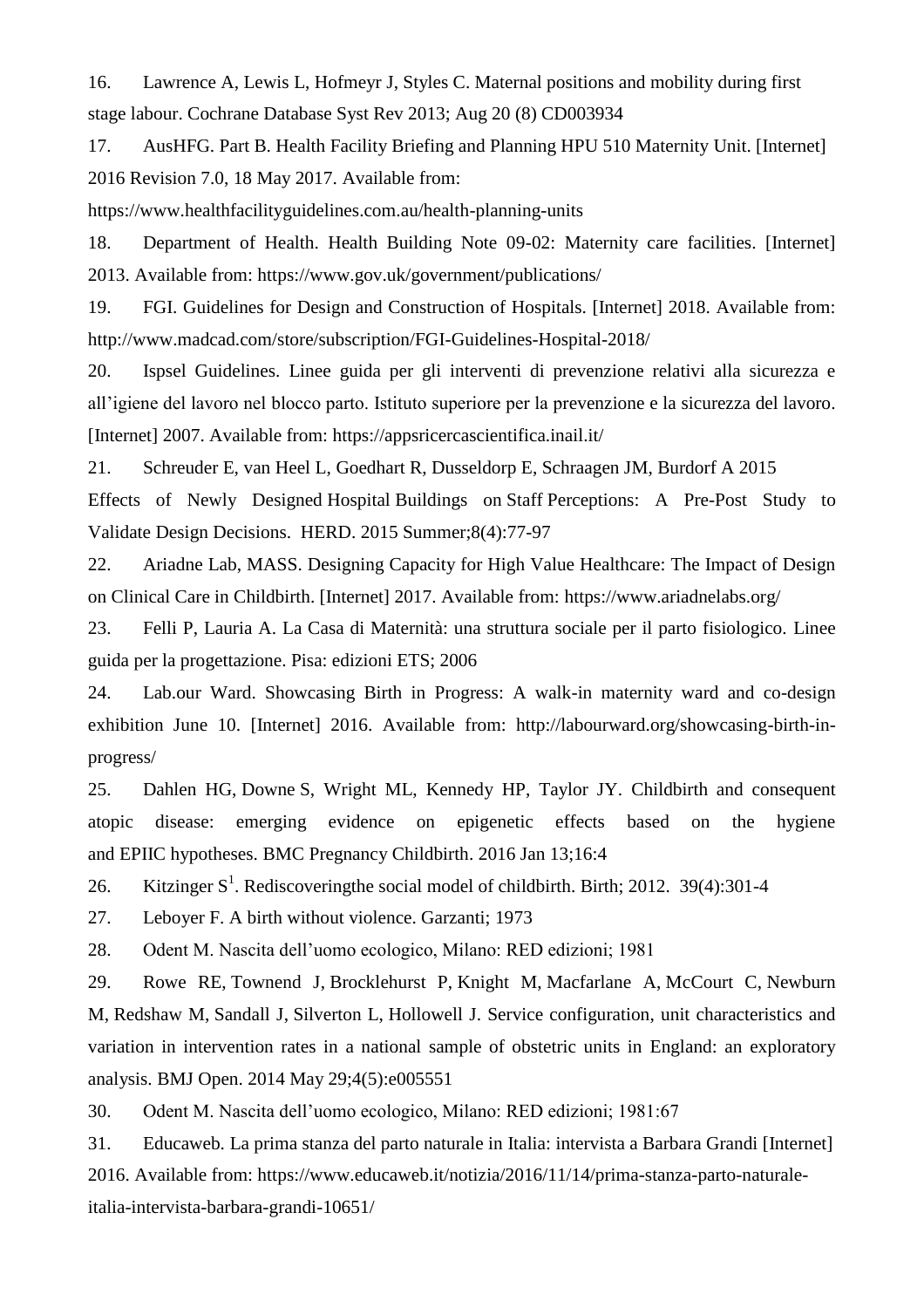32. "Ministero della Salute-Comitato Percorso Nascita nazionale. Linee di indirizzo per la definizione e l'organizzazione dell'assistenza in autonomia da parte delle ostetriche alle gravidanze a basso rischio ostetrico (BRO)". 2017

33. Nascere in casa [Internet]. Associazione Nazionale Culturale Ostetriche Parto a Domicilio e Casa Maternità. Available from:<http://www.nascereacasa.it/>

34. Nascere in casa. Tutte le case maternità in Italia [Internet]. Associazione Nazionale Culturale Ostetriche Parto a Domicilio e Casa Maternità. Available from:

<http://www.nascereacasa.it/tutte-le-case-maternita-italia/>

35. Rowe R. Birthplace terms and definitions: consensus process. Birthplace in England research programme. Final report part 2. NIHR Serv Deliv Organ Program. 2011

36. Rocca-Ilhenacho L, Batinelli L, Thaels E, Rayment J, McCourt C. Midwifery Unit Standards. 2018

37. Watson Lubic R. The birth Centre Concept. 1992

38. Foureur M, Leap N, Davis DL, Forbes IF, Homer CSE. Developing the Birth Unit Design Spatial Evaluation Tool (BUDSET) in Australia: A Qualitative Study. Health Environment Research and Design 2011; 3(4):43-57

39. Dahlberg U, Aune I. The woman's birth experience. The effect of interpersonal relationships and continuity of care, Midwifery 2013;29:407-415

40. WHO. Healthy Settings [Internet]. Available from:

http://www.who.int/healthy\_settings/about/en/

41. Berridge E.-J, Mackintosh N.J, Freeth D.S. Supporting patient safety: Examining communication within delivery suite teams through contrasting approaches to research observation. Midwifery 2010; 26:512–519

42. Foureur M, Davis D, Fenwick J, Leap N, Iedema R, Forbes I, Homer C.S.E. The relationship between birth unit design and safe, satisfying birth: Developing a hypothetical model. Midwifery 2010; 26, 520–525

43. Lepori B, Foureur M, Hastie C. Mindbodyspirit architecture: Creating birth space. Birth Territ midwifery Guard Theory Pract Educ Res. 2008;95–112

44. Walsh D. Subverting the assembly-line: Childbirth in a free-standing birth centre. Soc Sci Med. 2006;62(6):1330–40

45. Iannuzzi L. An exploration of midwives' approaches to slow progress of labour in birth centres, using case study methodology [Internet]. Vol. 10594381. 2016. Available from: http://eprints.nottingham.ac.uk/id/eprint/37758

46. Baby Centre. Creating the perfect environment for giving birth [Internet]. Available from: https://www.babycentre.co.uk/a1028257/creating-the-perfect-environment-for-giving-birth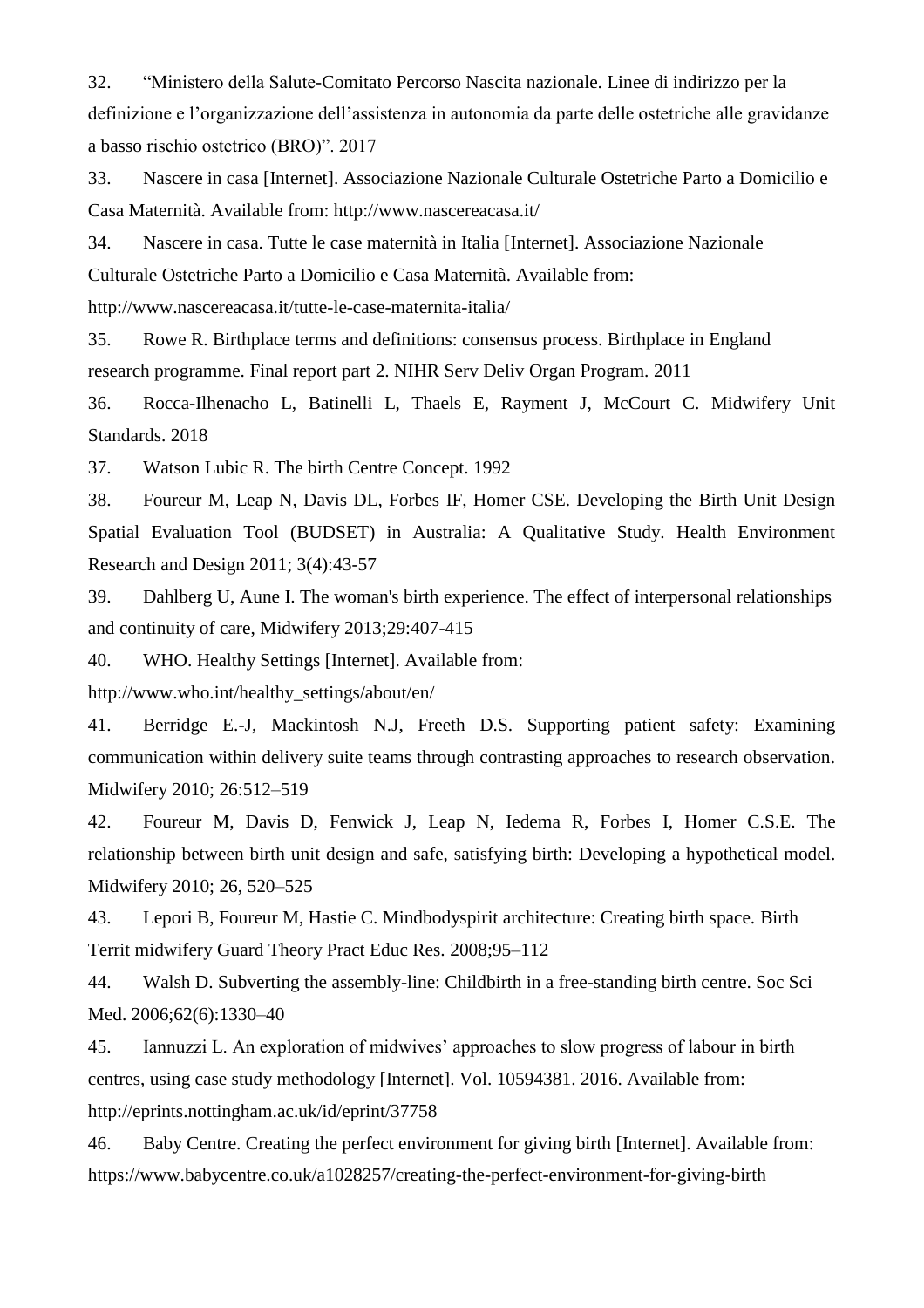47. Romano A, Lothian J. Promoting, protecting, and supporting normal birth: a look at the evidence. Journal of Obstetric Gynecology and Neonatal Nursing 2008; 37(1):94-104

48. Lothian J. Do not disturb: The importance of privacy in labor. The Journal of Perinatal Education 2004; 13(3):3-6

49. Anderson T. Feeling safe enough to let go: the relationship between a woman and her midwife during the second stage of labour. Palgrave Macmillan, Houndmills; 2000

50. Prosser SJ, Barnett AG, Miller YD. Factors promoting or inhibiting normal birth. BMC Pregnancy Childbirth. 2018;18(1):1–10

51. Walsh DJ. "Nesting" and "Matrescence" as distinctive features of a free-standing birth centre in the UK. Midwifery. 2006;22(3):228–39

52. Homer CSE. Home-like environments for labour and birth: benefits for women and babies.

Evid Based Med [Internet]. 2013;18(4):3–4. Available from:

http://www.ncbi.nlm.nih.gov/pubmed/23161506

53. Mitchell DR. Design Characteristics of Restorative Spaces: A Manual for College Campuses. 2015

54. Kaplan R, Kaplan S, Ryan R. With people in mind: Design and management of everyday nature. Washington D.C.: Island Press; 1998

55. Hartig T. Restorative environments. In: Spielberger C, editor. *Encyclopedia of applied psychology* San Diego: Academic; 2004. p. 273–279

56. Singh D, Newburn M. Feathering the nest: What women want from the birth environment. RCM Midwives: The Official Journal of the Royal College of Midwives 2006; (9) 266–269

57. Forbes I, Foureur M, Leap N, Homer C. Birthing Unit Design: Researching New Principles. World Health Design Magazine [Internet]. January 2008; 47-53 Available from[:](http://www.worldhealthdesign.com/birthing-unit-design-researching-new-principles.aspx) <http://www.worldhealthdesign.com/birthing-unit-design-researching-new-principles.aspx>

58. Newburn M, Singh D. Are Women Getting the Birth Environment They Need? A Report of a National Survey of Women's Experiences. London: National Childbirth Trust; 2005

59. Hodnett ED, Stremler R, Weston JA, McKeever P. Re-conceptualizing the hospital labor room: The PLACE (Pregnant and laboring in an ambient clinical environment) pilot trial. Birth. 2009;36(2):159–66

60. Bourgeault IL, Sutherns R, MacDonald M, Luce J. Problematising public and private work spaces: midwives' work in hospitals and in homes. Midwifery. 2012;28(5):582–90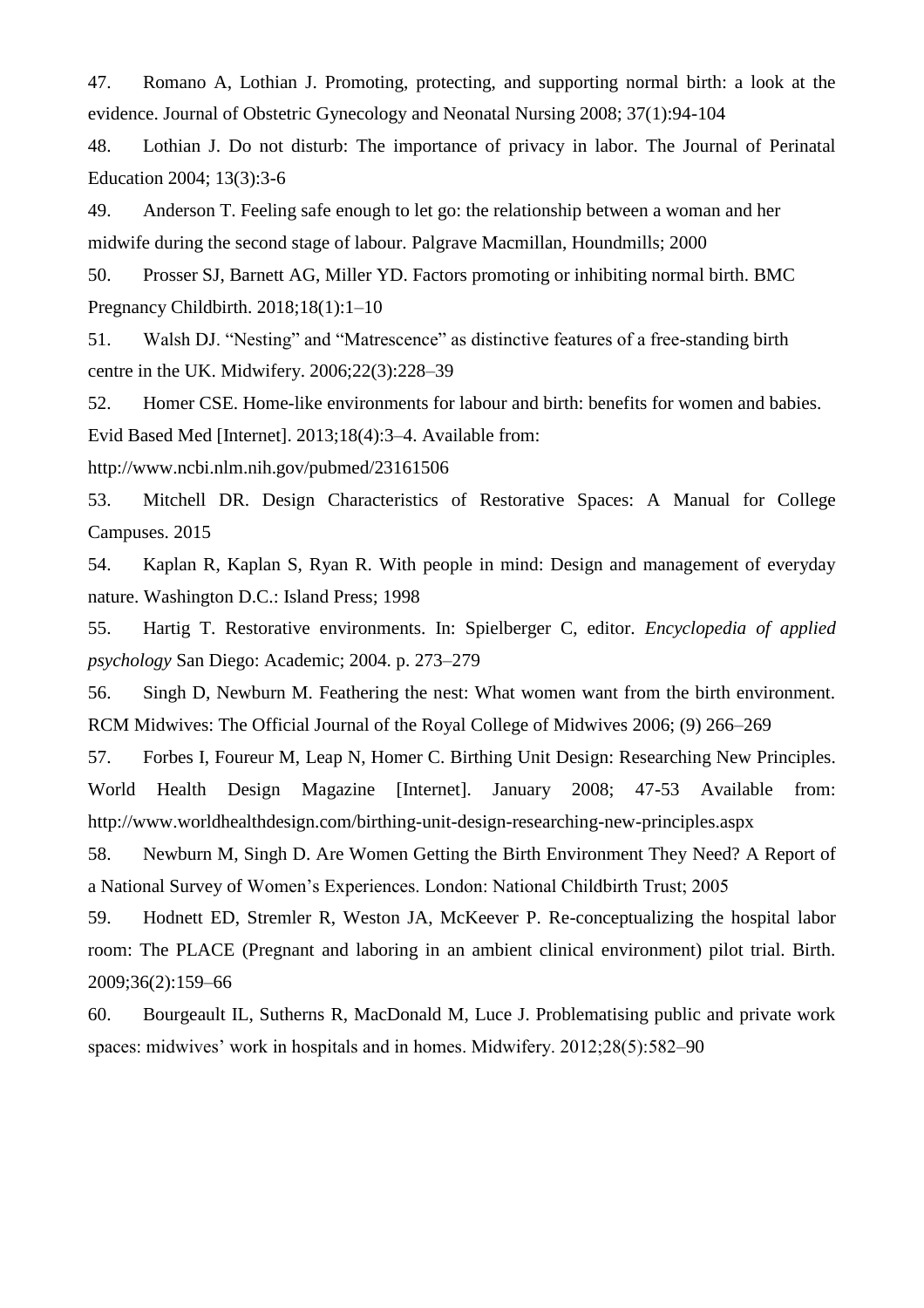## **NOTES**

*Conflicts of interest.*— The authors certify that there is no conflict of interest with any financial organization regarding the material discussed in the manuscript.

*Funding.* No funding was received for the current work.

*Authors' contributions*.— SD, NS, and LI developed the project; GC, EN, NS, SM, LB, LI focused on the background information. MS and LB mainly contributed to collecting the narrative accounts on the birth settings design projects. All co-authors contributed to the writing-up of the paper that was assembled by NS and LI under the supervision of SD.

*Acknowledgements.* The authors would like to thank all the staff working at the Margherita Birth Centre and the Il Nido Maternity home. A special thanks to Vianella Gnan for the support in collecting information from the Il Nido, and the association Mondodonna for facilitating data collection.

This paper contributes to the EU COST Action IS1405: BIRTH: "Building Intrapartum Research Through Health - an interdisciplinary whole system approach to understanding and contextualising physiological labour and birth" (http://www.cost.eu/COST\_Actions/isch/IS1405), supported by COST (European Cooperation in Science and Technology).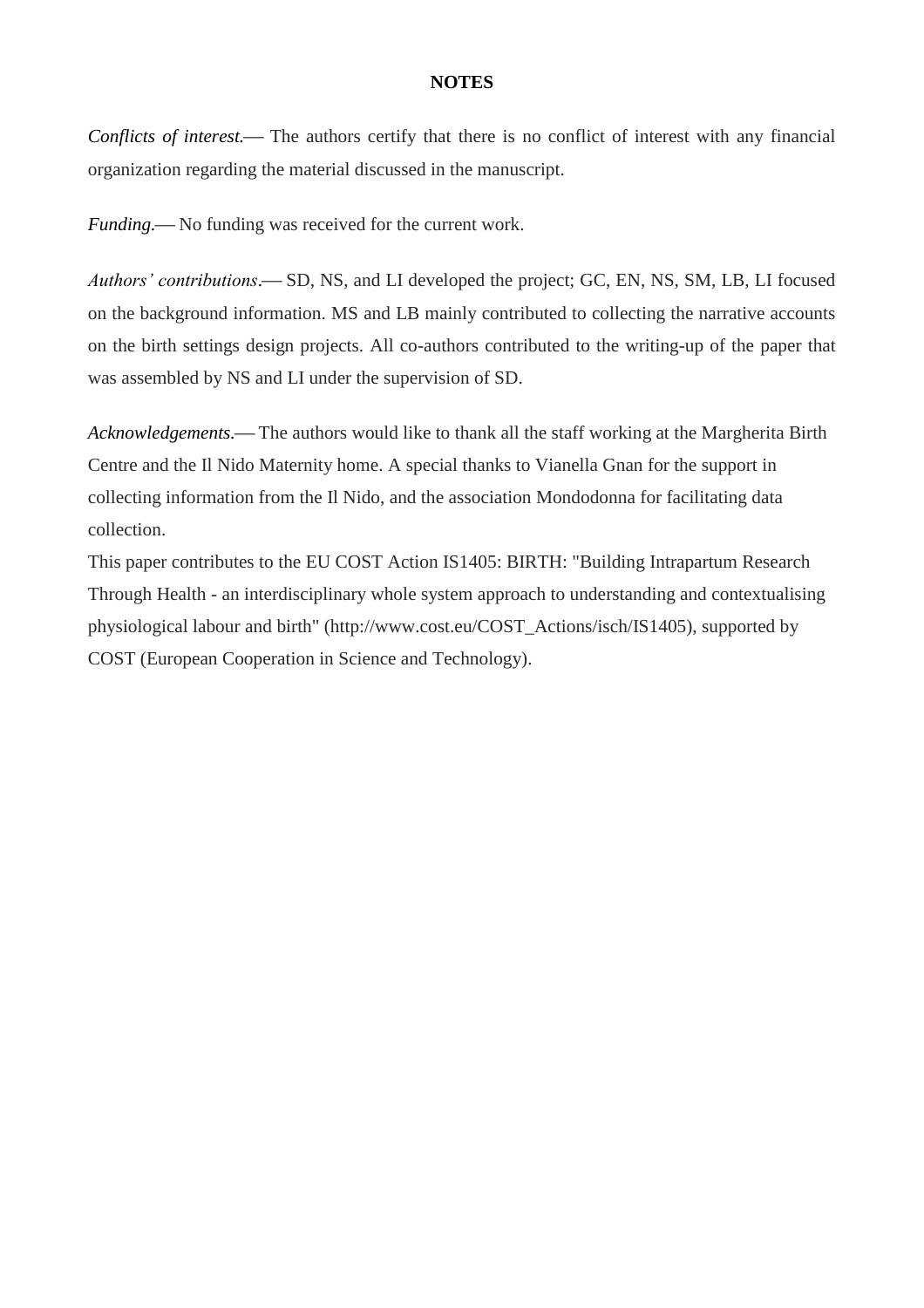# **TABLES**

Table I. – The key features set out for the birth centre, the maternity home and a standard labour ward. The statements regarding the Margherita were taken from personal notes and documentation of MS and field notes from NS and LI. The statements about Il Nido are based on pictures and field notes taken by LB and LI. The features of the standard HLW are taken from technical guidelines<sup>17, 18, 19, 20</sup> and professional experience of NS, EN and GC.

|                    | Margherita BC                                                                 | Il Nido MH                                      | <b>Standard HLW</b> |
|--------------------|-------------------------------------------------------------------------------|-------------------------------------------------|---------------------|
| <b>Impetus for</b> | - give new substance to the concept of physiology of birth within the         | - need to give women an out of                  | - guarantee safety  |
| creating the       | institution, make changes in the organization of current care in hospitals,   | hospital place of birth that could meet         | to women and baby,  |
| space              | and give shape to this change. Design an ideal 'container' for this, being as | the needs of those families who                 | ensure staff        |
|                    | innovative and simple as possible in its essential elements and process       | otherwise couldn't give birth at home           | efficiency,         |
|                    |                                                                               | as too far from the hospital                    | sustainable costs   |
|                    | - need for <b>collaborative work</b> between obstetricians, midwives,         |                                                 |                     |
|                    | neonatologists, psychologists, sociologists and architects (that in many      | - implement a place that <b>promoted</b>        |                     |
|                    | cases were also mothers and fathers)                                          | continuity of care for women and their          |                     |
|                    |                                                                               | families in a place that could be <b>useful</b> |                     |
|                    | - to give women and families intimate spaces, that are private and            | for educational purposes and that               |                     |
|                    | respectful of the birth process                                               | could promote a certain philosophy of           |                     |
|                    |                                                                               | care and parenthood in which                    |                     |
|                    | - (reduce) overuse of unnecessary medical interventions                       | midwives could be identified as                 |                     |
|                    |                                                                               | professionals                                   |                     |
| <b>Philosophy</b>  | - safety, functionality, wellbeing for women, midwives and maternity          | - to understand both the need of                | - elements of       |
| underpinned        | care assistants, beauty                                                       | families and midwives                           | hospital            |
| design             |                                                                               |                                                 | engineering:        |
|                    | - most of the traditional elements of hospital engineering were subverted,    | - build on the opportunity for                  | modularity,         |
|                    | as the physical layout did not come from a purely logical, detached           | redesign of the existing building               | standardization,    |
|                    | ideational process but from drawing something appropriate to a living,        |                                                 | layout efficiency,  |
|                    | tangible, reality                                                             | - possibility of staying in a <b>relaxed</b>    | safety              |
|                    |                                                                               | and restorative atmosphere, in a                |                     |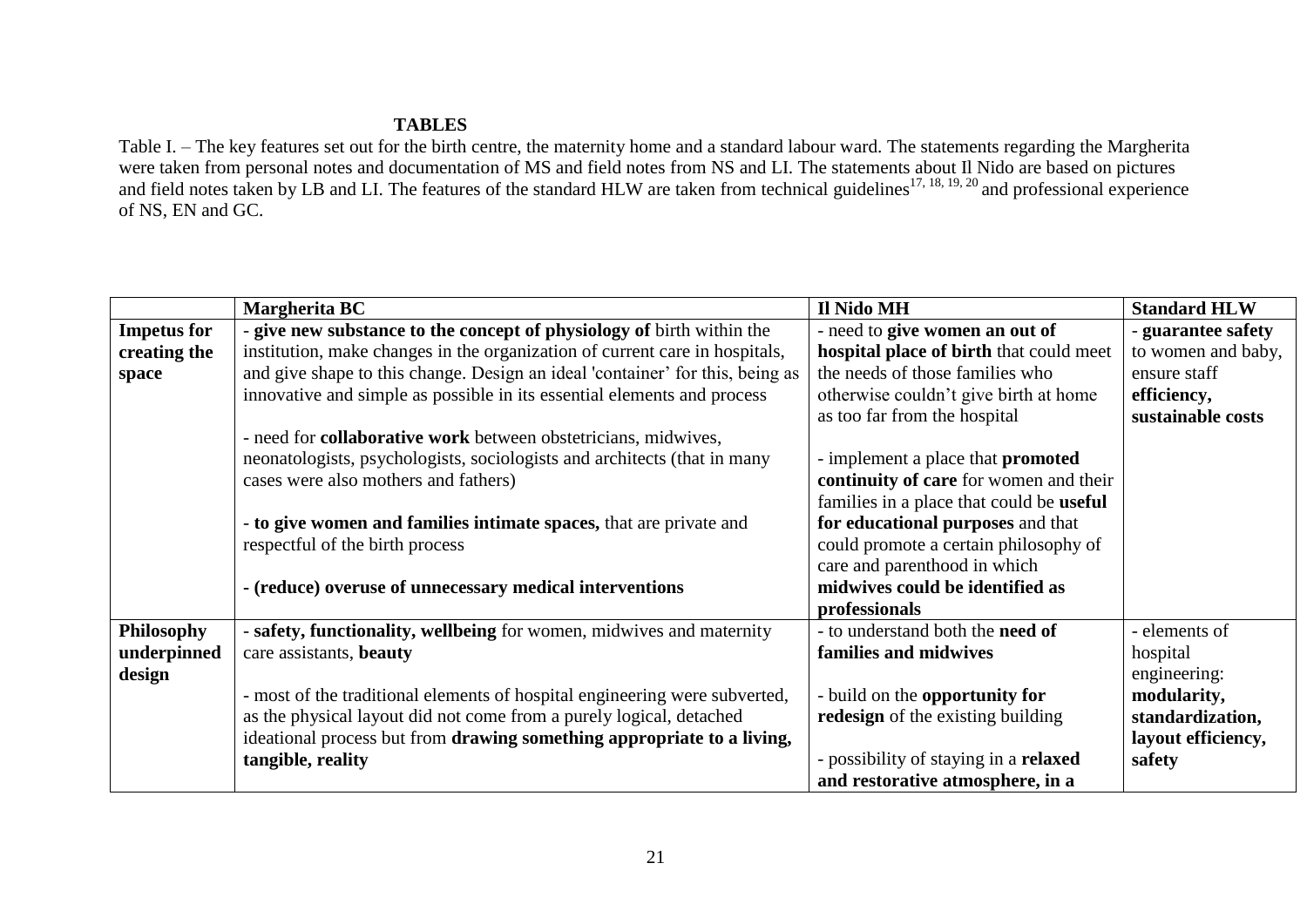| - physical environment for the birth and the relationship of that              | peaceful outdoor space in connection                                                                                                                                                                                                                                                                                                                                                                                                                                                                                                                                                                                                                                                                                                                                                                                                                                                                                                                                                                                                                                                                                                                                                                                                                                                                                                                                                                | - 'humanization' of                                                                                                                                                                                                             |
|--------------------------------------------------------------------------------|-----------------------------------------------------------------------------------------------------------------------------------------------------------------------------------------------------------------------------------------------------------------------------------------------------------------------------------------------------------------------------------------------------------------------------------------------------------------------------------------------------------------------------------------------------------------------------------------------------------------------------------------------------------------------------------------------------------------------------------------------------------------------------------------------------------------------------------------------------------------------------------------------------------------------------------------------------------------------------------------------------------------------------------------------------------------------------------------------------------------------------------------------------------------------------------------------------------------------------------------------------------------------------------------------------------------------------------------------------------------------------------------------------|---------------------------------------------------------------------------------------------------------------------------------------------------------------------------------------------------------------------------------|
|                                                                                |                                                                                                                                                                                                                                                                                                                                                                                                                                                                                                                                                                                                                                                                                                                                                                                                                                                                                                                                                                                                                                                                                                                                                                                                                                                                                                                                                                                                     | hospital spaces                                                                                                                                                                                                                 |
|                                                                                |                                                                                                                                                                                                                                                                                                                                                                                                                                                                                                                                                                                                                                                                                                                                                                                                                                                                                                                                                                                                                                                                                                                                                                                                                                                                                                                                                                                                     |                                                                                                                                                                                                                                 |
|                                                                                |                                                                                                                                                                                                                                                                                                                                                                                                                                                                                                                                                                                                                                                                                                                                                                                                                                                                                                                                                                                                                                                                                                                                                                                                                                                                                                                                                                                                     |                                                                                                                                                                                                                                 |
|                                                                                |                                                                                                                                                                                                                                                                                                                                                                                                                                                                                                                                                                                                                                                                                                                                                                                                                                                                                                                                                                                                                                                                                                                                                                                                                                                                                                                                                                                                     |                                                                                                                                                                                                                                 |
|                                                                                |                                                                                                                                                                                                                                                                                                                                                                                                                                                                                                                                                                                                                                                                                                                                                                                                                                                                                                                                                                                                                                                                                                                                                                                                                                                                                                                                                                                                     | - area inside the                                                                                                                                                                                                               |
|                                                                                |                                                                                                                                                                                                                                                                                                                                                                                                                                                                                                                                                                                                                                                                                                                                                                                                                                                                                                                                                                                                                                                                                                                                                                                                                                                                                                                                                                                                     | perimeter of the                                                                                                                                                                                                                |
|                                                                                |                                                                                                                                                                                                                                                                                                                                                                                                                                                                                                                                                                                                                                                                                                                                                                                                                                                                                                                                                                                                                                                                                                                                                                                                                                                                                                                                                                                                     | hospital building                                                                                                                                                                                                               |
|                                                                                | - existing building, 2 floors                                                                                                                                                                                                                                                                                                                                                                                                                                                                                                                                                                                                                                                                                                                                                                                                                                                                                                                                                                                                                                                                                                                                                                                                                                                                                                                                                                       |                                                                                                                                                                                                                                 |
|                                                                                |                                                                                                                                                                                                                                                                                                                                                                                                                                                                                                                                                                                                                                                                                                                                                                                                                                                                                                                                                                                                                                                                                                                                                                                                                                                                                                                                                                                                     | - rectangular shape                                                                                                                                                                                                             |
| - the layout <b>abandons linear schemes</b> to focus on a central space around | - the birthing area is a protected space                                                                                                                                                                                                                                                                                                                                                                                                                                                                                                                                                                                                                                                                                                                                                                                                                                                                                                                                                                                                                                                                                                                                                                                                                                                                                                                                                            | with corridor in the                                                                                                                                                                                                            |
|                                                                                | both emotionally and physically                                                                                                                                                                                                                                                                                                                                                                                                                                                                                                                                                                                                                                                                                                                                                                                                                                                                                                                                                                                                                                                                                                                                                                                                                                                                                                                                                                     | middle and rooms in                                                                                                                                                                                                             |
|                                                                                |                                                                                                                                                                                                                                                                                                                                                                                                                                                                                                                                                                                                                                                                                                                                                                                                                                                                                                                                                                                                                                                                                                                                                                                                                                                                                                                                                                                                     | linear sequence                                                                                                                                                                                                                 |
|                                                                                |                                                                                                                                                                                                                                                                                                                                                                                                                                                                                                                                                                                                                                                                                                                                                                                                                                                                                                                                                                                                                                                                                                                                                                                                                                                                                                                                                                                                     |                                                                                                                                                                                                                                 |
|                                                                                |                                                                                                                                                                                                                                                                                                                                                                                                                                                                                                                                                                                                                                                                                                                                                                                                                                                                                                                                                                                                                                                                                                                                                                                                                                                                                                                                                                                                     |                                                                                                                                                                                                                                 |
|                                                                                |                                                                                                                                                                                                                                                                                                                                                                                                                                                                                                                                                                                                                                                                                                                                                                                                                                                                                                                                                                                                                                                                                                                                                                                                                                                                                                                                                                                                     | - along the corridor,                                                                                                                                                                                                           |
|                                                                                |                                                                                                                                                                                                                                                                                                                                                                                                                                                                                                                                                                                                                                                                                                                                                                                                                                                                                                                                                                                                                                                                                                                                                                                                                                                                                                                                                                                                     | in sequence with the                                                                                                                                                                                                            |
|                                                                                |                                                                                                                                                                                                                                                                                                                                                                                                                                                                                                                                                                                                                                                                                                                                                                                                                                                                                                                                                                                                                                                                                                                                                                                                                                                                                                                                                                                                     | other rooms                                                                                                                                                                                                                     |
|                                                                                | midwives to rest and chill in a more                                                                                                                                                                                                                                                                                                                                                                                                                                                                                                                                                                                                                                                                                                                                                                                                                                                                                                                                                                                                                                                                                                                                                                                                                                                                                                                                                                |                                                                                                                                                                                                                                 |
| environment encourages relationships between users and midwives                | separated and intimate space                                                                                                                                                                                                                                                                                                                                                                                                                                                                                                                                                                                                                                                                                                                                                                                                                                                                                                                                                                                                                                                                                                                                                                                                                                                                                                                                                                        |                                                                                                                                                                                                                                 |
| creating a sense of identification and intimacy within a setting, like the     |                                                                                                                                                                                                                                                                                                                                                                                                                                                                                                                                                                                                                                                                                                                                                                                                                                                                                                                                                                                                                                                                                                                                                                                                                                                                                                                                                                                                     |                                                                                                                                                                                                                                 |
| public hospital one, to which, for a long time yet, women will refer for       |                                                                                                                                                                                                                                                                                                                                                                                                                                                                                                                                                                                                                                                                                                                                                                                                                                                                                                                                                                                                                                                                                                                                                                                                                                                                                                                                                                                                     |                                                                                                                                                                                                                                 |
| being cared during childbirth" (by Bianca Lepori in the Project report)        |                                                                                                                                                                                                                                                                                                                                                                                                                                                                                                                                                                                                                                                                                                                                                                                                                                                                                                                                                                                                                                                                                                                                                                                                                                                                                                                                                                                                     |                                                                                                                                                                                                                                 |
|                                                                                |                                                                                                                                                                                                                                                                                                                                                                                                                                                                                                                                                                                                                                                                                                                                                                                                                                                                                                                                                                                                                                                                                                                                                                                                                                                                                                                                                                                                     | - standard                                                                                                                                                                                                                      |
|                                                                                |                                                                                                                                                                                                                                                                                                                                                                                                                                                                                                                                                                                                                                                                                                                                                                                                                                                                                                                                                                                                                                                                                                                                                                                                                                                                                                                                                                                                     | rectangular shape                                                                                                                                                                                                               |
|                                                                                |                                                                                                                                                                                                                                                                                                                                                                                                                                                                                                                                                                                                                                                                                                                                                                                                                                                                                                                                                                                                                                                                                                                                                                                                                                                                                                                                                                                                     |                                                                                                                                                                                                                                 |
|                                                                                |                                                                                                                                                                                                                                                                                                                                                                                                                                                                                                                                                                                                                                                                                                                                                                                                                                                                                                                                                                                                                                                                                                                                                                                                                                                                                                                                                                                                     |                                                                                                                                                                                                                                 |
|                                                                                |                                                                                                                                                                                                                                                                                                                                                                                                                                                                                                                                                                                                                                                                                                                                                                                                                                                                                                                                                                                                                                                                                                                                                                                                                                                                                                                                                                                                     |                                                                                                                                                                                                                                 |
|                                                                                |                                                                                                                                                                                                                                                                                                                                                                                                                                                                                                                                                                                                                                                                                                                                                                                                                                                                                                                                                                                                                                                                                                                                                                                                                                                                                                                                                                                                     |                                                                                                                                                                                                                                 |
|                                                                                | environment with medical and psychological aspects of pregnancy and<br>childbirth focusing on three main objectives: to put the users of the<br>service at ease; to enable the people working in the birth centre to feel<br>good; and to recover the aesthetic value in the context of hospital<br>buildings<br>- independent building linked to the hospital by a corridor at the level of<br>the first floor where LDR and CS theatre are present<br>- new building, 2 floors<br>which various functions run, distributed to cloister<br>- circular shape, rounded lines<br>- the birthing area is a protected space both emotionally and physically<br>- in the middle of the birth rooms, in a compact space similar to<br>a 'cloister' with many advantages from both a practical and a<br>psychological point of view. "It offers a centre of reference for women<br>and at the same time for midwives and maternity care assistants; the<br>- the configuration of the birth rooms allows a direct connection both with<br>the central space (the cloister) and with the external corridor, making the<br>space flexible to both private and social moments<br>- the external corridor is configured and used as a real extension of the<br>room. It is used by women to move around, in early labour stages, and<br>after birth rather than being used during established labour and birth | with nature<br>- feeling at home<br>- stand-alone villa 10 minutes by car<br>from the Hospital<br>- rectangular shape building<br>- near the birth rooms<br>- the space give the possibility to<br>- the birth room is a square |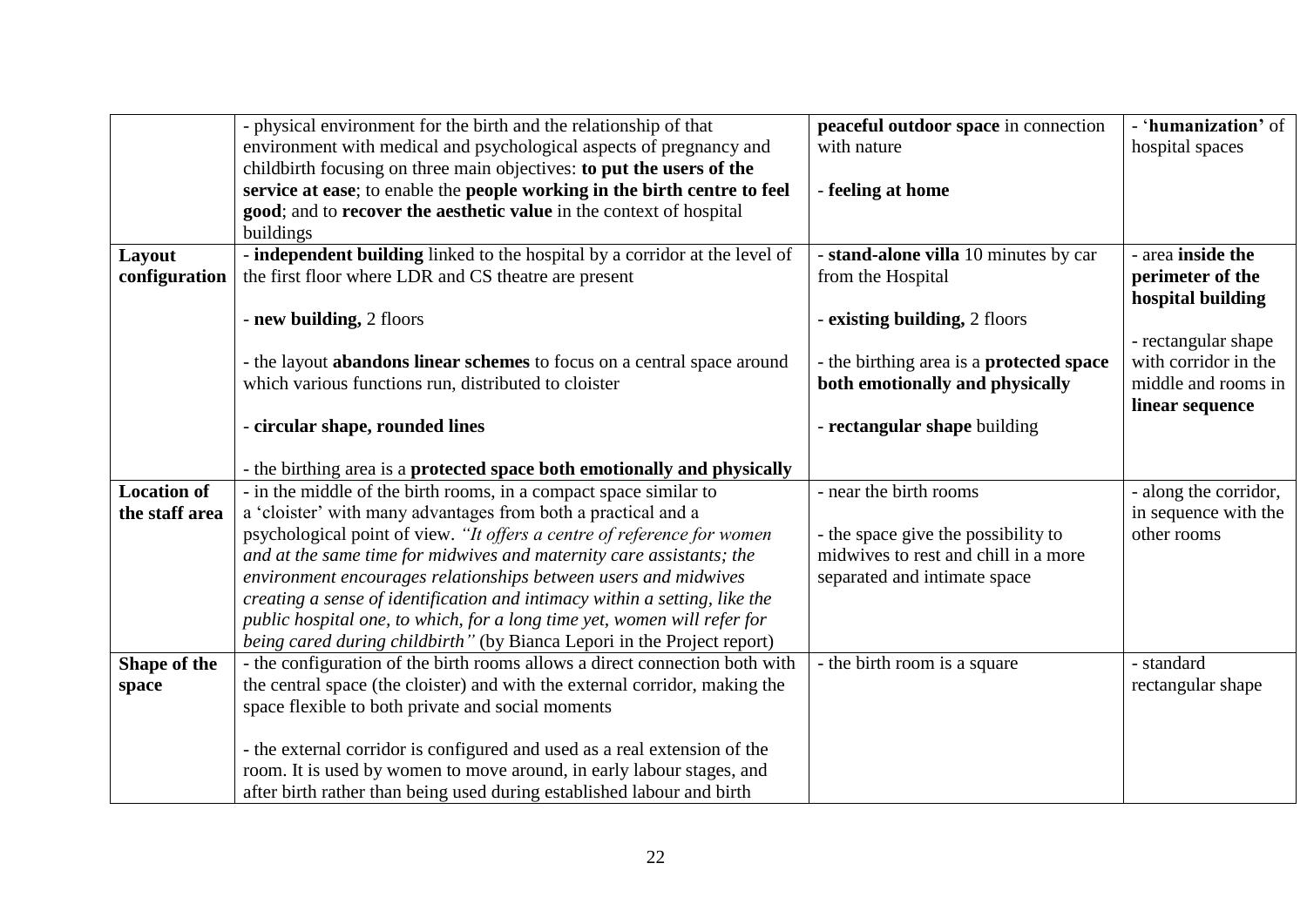| Size of birth    | - the shape and size of the room, about 36 $m2$                                 | - the room, about 23 $m^2$ , is a square | - standards indicate            |
|------------------|---------------------------------------------------------------------------------|------------------------------------------|---------------------------------|
| rooms            |                                                                                 | shaped with a large toilet, the room     | as minimum size:                |
|                  |                                                                                 | doesn't have the pool                    | $24 \text{ m}^2$ (without pool) |
|                  |                                                                                 |                                          | and $34.5 \text{ m}^2$ (with    |
|                  |                                                                                 |                                          | pool) in the UK;                |
|                  |                                                                                 |                                          | $28 \text{ m}^2$ in Australia;  |
|                  |                                                                                 |                                          | $30 \text{ m}^2$ in the USA;    |
|                  |                                                                                 |                                          | between 30 and 40               |
|                  |                                                                                 |                                          | $m^2$ in Italy <sup>20</sup>    |
| <b>Interface</b> | - a high level of privacy in the birth room is guaranteed thanks to the         | - the door of the birth room opens on a  | - usually a                     |
| between          | strategic positioning of the openings that obtained a sort of two-filter        | small atrium accessible only to          | narrowing at the                |
| birth room       | space: each door facing the outer corridor, in fact, opens up not directly on   | midwives and women family                | entrance of the room            |
| and others       | the latter but in an area that each pair of rooms has in common thanks to       |                                          | due to the presence             |
| spaces           | their design. Similarly, the door opening from the internal cloister creates    |                                          | of the toilet                   |
|                  | another sort of filter thanks to the location of the toilet on the shorter side |                                          | alongside the door              |
|                  | of the room, and strengthens the intimacy of the room per se. To note: the      |                                          |                                 |
|                  | double bed where women can rest is not immediately visible from this            |                                          |                                 |
|                  | entrance ensuring that privacy necessary for birth process                      |                                          |                                 |
| <b>Inner</b>     | - the furniture is home-like, the medical equipment is hidden within this       | - all the areas in the maternity rooms   | - presence of visible           |
| style/atmo-      | furniture. The perception is both of being in a hospital, but at the same       | have washable floor and walls; the       | medical equipment               |
| sphere           | time in a welcoming and familiar space                                          | midwives equipment for birth             |                                 |
|                  |                                                                                 | assistance is not visible and the whole  |                                 |
|                  | - various furnishings such as ropes, balls, birthing chairs are placed or       | space looks like a simple home           |                                 |
|                  | moved in the room to support women's choices concerning movement and            | bedroom and not like a hospital room     |                                 |
|                  | positions during labour and birth                                               |                                          |                                 |
|                  |                                                                                 | - there is a green space around the      |                                 |
|                  |                                                                                 | house                                    |                                 |